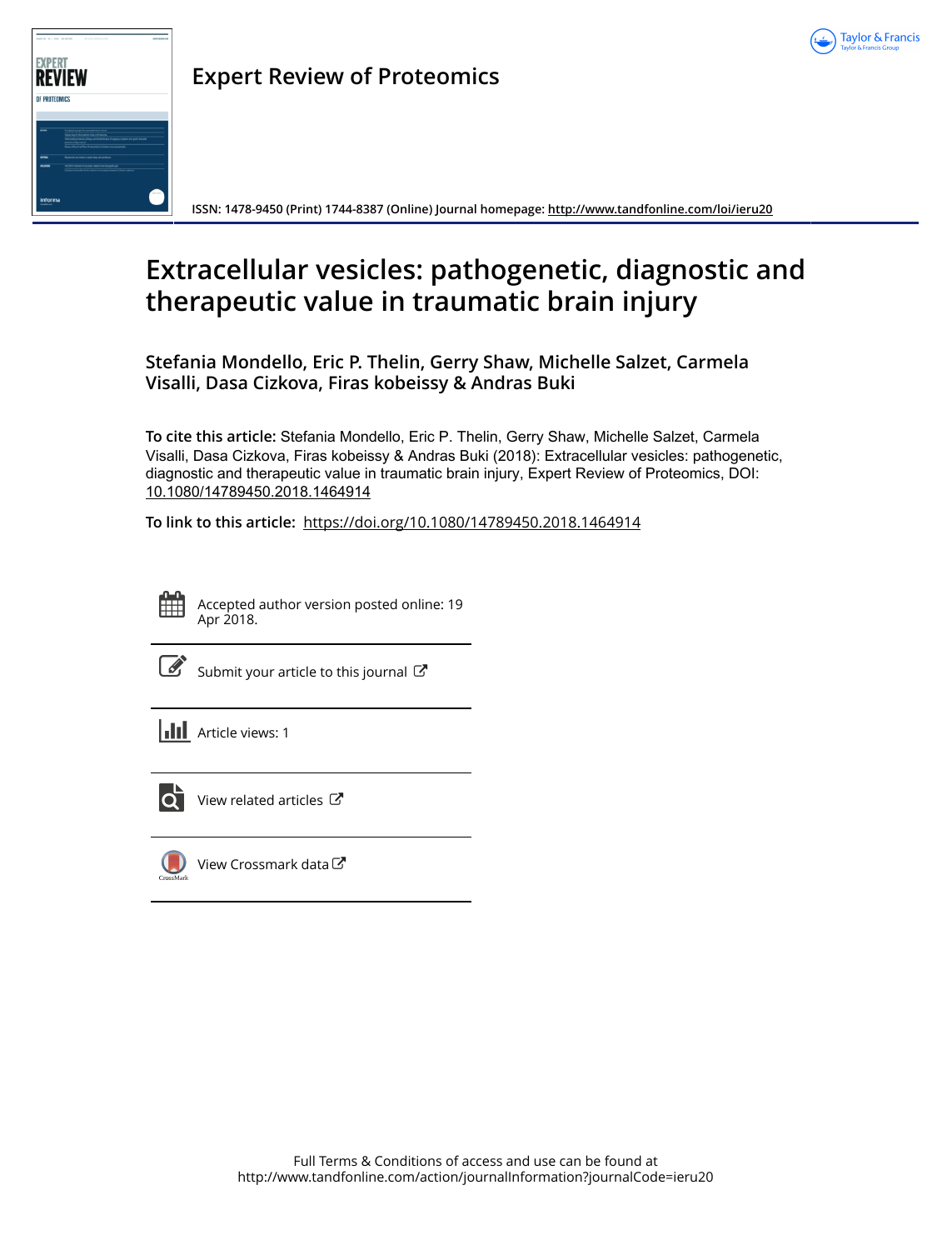

**Publisher:** Taylor & Francis **Journal:** *Expert Review of Proteomics*  **DOI:** 10.1080/14789450.2018.1464914 **Review** 

Review<br>
Extracellular vesicles: pathogenetic, diagnostic and therapeutic value<br>
in traumatic brain injury<br>
Stefania Mondello<sup>19</sup>. Eric P. Thelin<sup>34</sup>. Gerry Shaw<sup>n</sup>, Michelle Salzet<sup>ic</sup>, Carmela Visalii<sup>2</sup>, Dasa<br>
Cizkova,<sup>7</sup> **Extracellular vesicles: pathogenetic, diagnostic and therapeutic value in traumatic brain injury** 

Stefania Mondello<sup>1,2</sup>, Eric P. Thelin<sup>3,4</sup>, Gerry Shaw<sup>5</sup>, Michelle Salzet<sup>6</sup>, Carmela Visalli<sup>2</sup>, Dasa Cizkova,<sup>7</sup> Firas Kobaissy<sup>8,9</sup>, Andras Buki<sup>10</sup>

1 Oasi Research Institute-IRCCS, Troina, Italy

2 Department of Biomedical and Dental Sciences and Morphofunctional Imaging, University of Messina, Messina, Italy

<sup>3</sup> Department of Clinical Neuroscience, Karolinska Institutet, Stockholm, Sweden

4 Department of Clinical Neurosciences, Division of Neurosurgery, University of Cambridge, Cambridge Biomedical Campus, Cambridge, United Kingdom

5 EnCor Biotechnology Inc., Gainesville, Florida, US

6 Laboratoire PRISM U1192 inserm, Université Lille 1, Villeneuve d'Ascq, France

7 Neuroimmunology, Slovak Academy of Sciences, Bratislava, Slovakia

<sup>8</sup> Department of Psychiatry and Neuroscience, McKnight Brain Institute, University of Florida, Gainesville, Florida, US

<sup>9</sup> Department of Biochemistry and Molecular Genetics, American University of Beirut, Beirut, Lebanon

<sup>10</sup> Department of Neurosurgery, Pecs University, Pecs, Hungary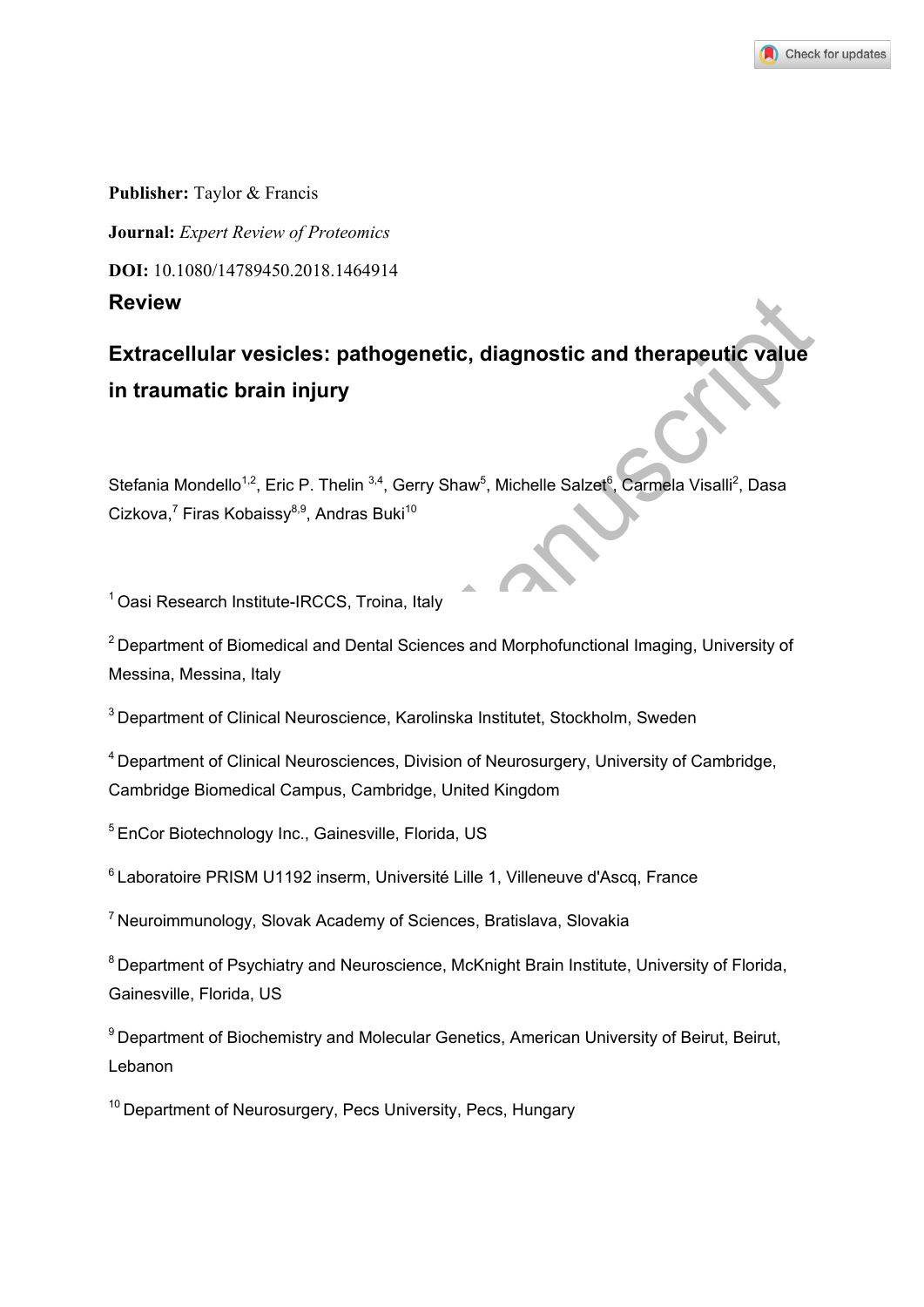### **Correspondence:**

Correspondence:<br>
Stefania Mondello<br>
Oasi Research Institute-IRCCS, Troina, Italy and Department of Biomedical and Depta<br>
Sciences and Morphofunctional Imaging, University of Messina, Messina, Italy<br>
A.O.U. "Policilnico G. Stefania Mondello Oasi Research Institute-IRCCS, Troina, Italy and Department of Biomedical and Dental Sciences and Morphofunctional Imaging, University of Messina, Messina, Italy A.O.U. "Policlinico G. Martino" Via Consolare Valeria 98125 – MESSINA, ITALY Email: stm\_mondello@hotmail.com Telephone:+39. 090.221.3620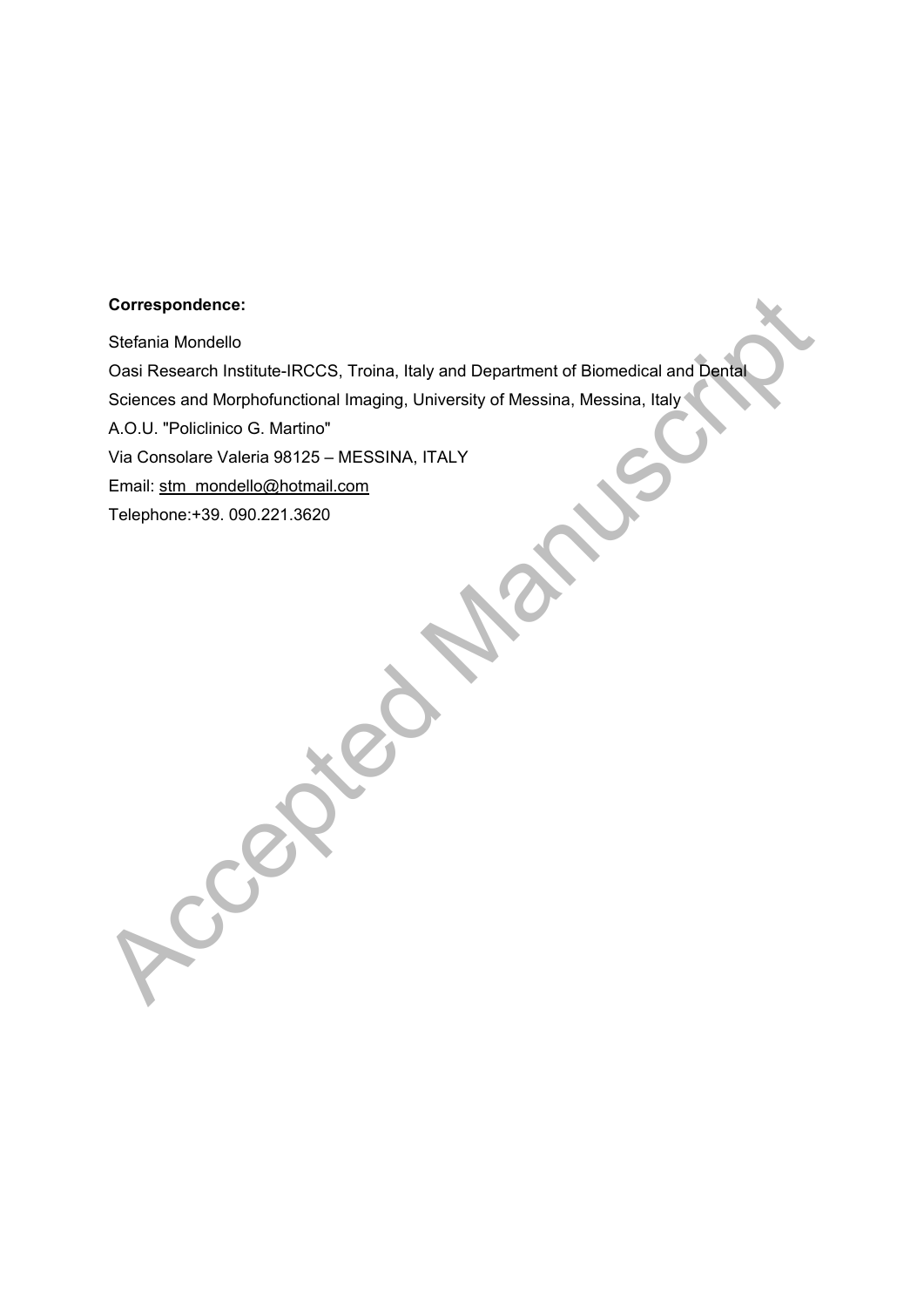# **Abstract**

**Introduction:** Traumatic brain injury (TBI) is a leading cause of death and disability worldwide. Accurate classification according to injury-specific and patient-specific characteristics is critical to help informed clinical decision-making and to the pursuit of precision medicine in TBI. Reliable biomarker signatures for improved TBI diagnostics are required but still an unmet need.

**Areas covered:** Extracellular vesicles (EVs) represent a new class of biomarker candidates in TBI. These nano-sized vesicles have key roles in cell signaling profoundly impacting pathogenic pathways, progression and long-term sequelae of TBI. As such EVs might provide novel neurobiological insights, enhance our understanding of the molecular mechanisms underlying TBI pathophysiology and recovery, and serve as biomarker signatures and therapeutic targets and delivery systems.

Reliable biomarker signatures for improved TBI diagnostics are required but still an unmer heed.<br> **Areas covered:** Extracellular vesicles (EVs) represent a new class of biomarker candidates in<br>
TBI. These nano-sized vesicl **Expert commentary:** EVs are fast gaining momentum in TBI research, paving the way for new transformative diagnostic and treatment approaches. Their potential to sort out TBI variability and active involvement in the mechanisms underpinning different clinical phenotypes point out unique opportunities for improved classification, risk-stratification ad intervention, harboring promise of predictive, personalized, and even preemptive therapeutic strategies. Although a great deal of progress has been made, substantial efforts are still required to ensure the needed rigorous validation and reproducibility for clinical implementation of EVs.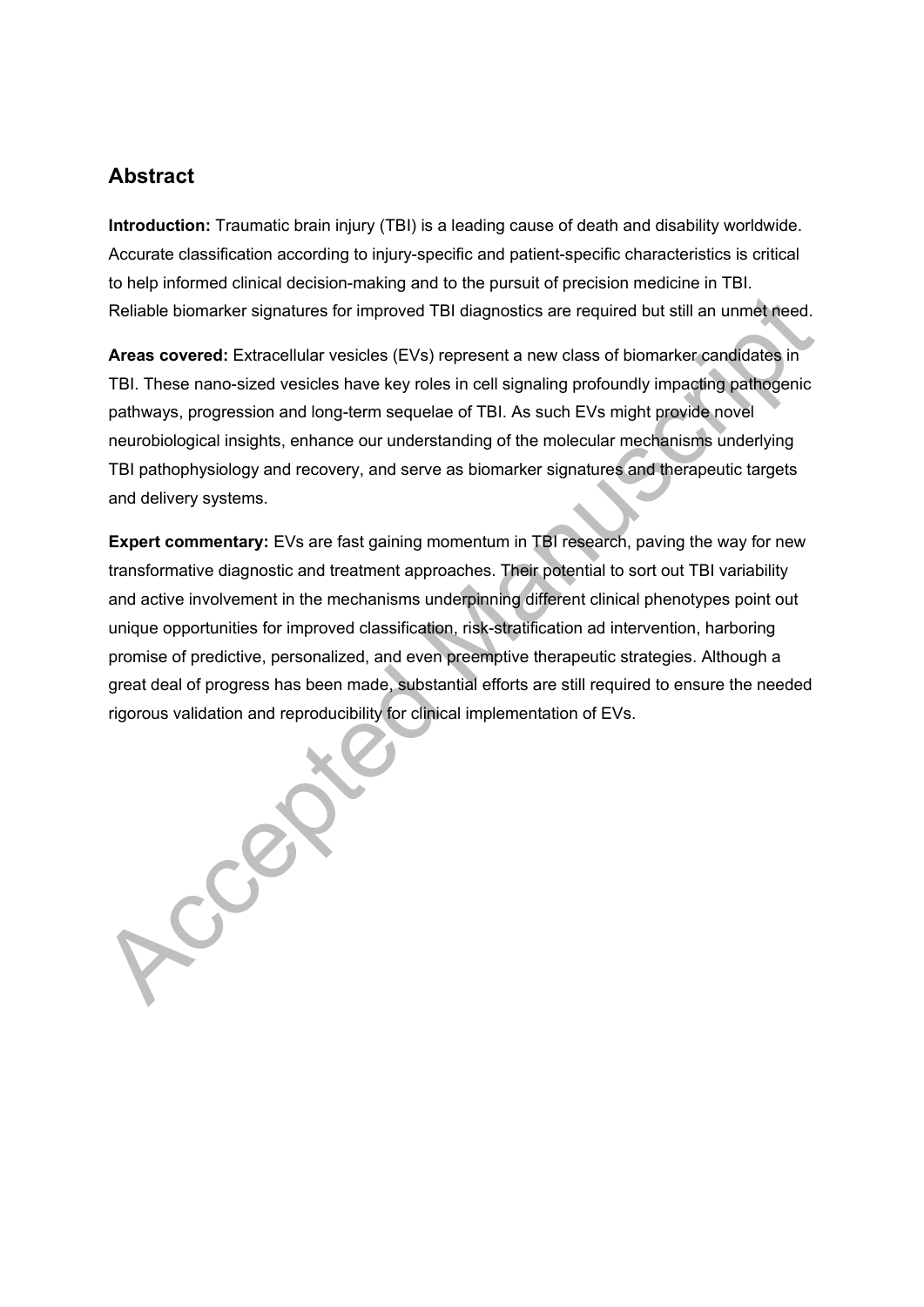#### **1. Introduction**

estimated overall cost of approximately US\$400 billion – 0.5% of the entire annual global output<br>
[1]. Despite these already slaggering fligrues, according to the World Health Organization, TBI is<br>
projected to become the Traumatic brain injury (TBI) is a leading cause of death and disability, especially among children and young adults, causing long-term devastating effects on the survivors and their families and posing huge costs to society. Each year more than 50 million TBIs occur worldwide with an estimated overall cost of approximately US\$400 billion – 0.5% of the entire annual global output [1]. Despite these already staggering figures, according to the World Health Organization, TBI is projected to become the third leading contributor to the disease burden by 2020. TBI is a highly heterogeneous disease, and the types of injury and recovery patterns are significantly influenced by the cause of the injury. The trauma produces the initial injury, disrupting the structural integrity of the brain, destroying tissue, and causing vascular and parenchymal damage, intracerebral hemorrhage, and axonal shearing. However, the damage to the brain surpass the initial insult, a complex cascade of biochemical and cellular events associated with secondary injury, that include disruption of the blood–brain barrier (BBB), inflammation, excessive neural excitability, and oxidative stress, is initiated [2,3]. These processes persist for months to years post-injury, perhaps lifelong, eliciting both regenerative and degenerative tissue response [3].

Because of the heterogeneous and chronic/evolving nature of TBI, the serious consequences and adverse outcome, and the significant challenges to identify definitive effective interventions, objective indicators of the different pathogenic processes that can be used for diagnosis, prognostication, and better stratification and characterization of patients, and to help optimize management and therapeutic pathways, are a priority research area [1,4].

Despite the tremendous efforts has been devoted and a number of promising acute and subacute/chronic markers have been identified [5-8], currently, while implemented regionally [9], no blood-based markers are routinely adopted worldwide in clinical practice [6,10] and the quest for novel more accurate and refined TBI biomarker is still ongoing.

This review focuses on a novel promising family of biomarkers, namely extracellular vesicles. We discuss emerging approaches and currently available evidence from experimental and human studies, highlighting their potentials to sort out patient variability and develop and guide targeted personalized, even preemptive, therapies towards precision medicine practice. Importantly, gaps and challenges which may hamper and hold back successful translation to bedside are outlined.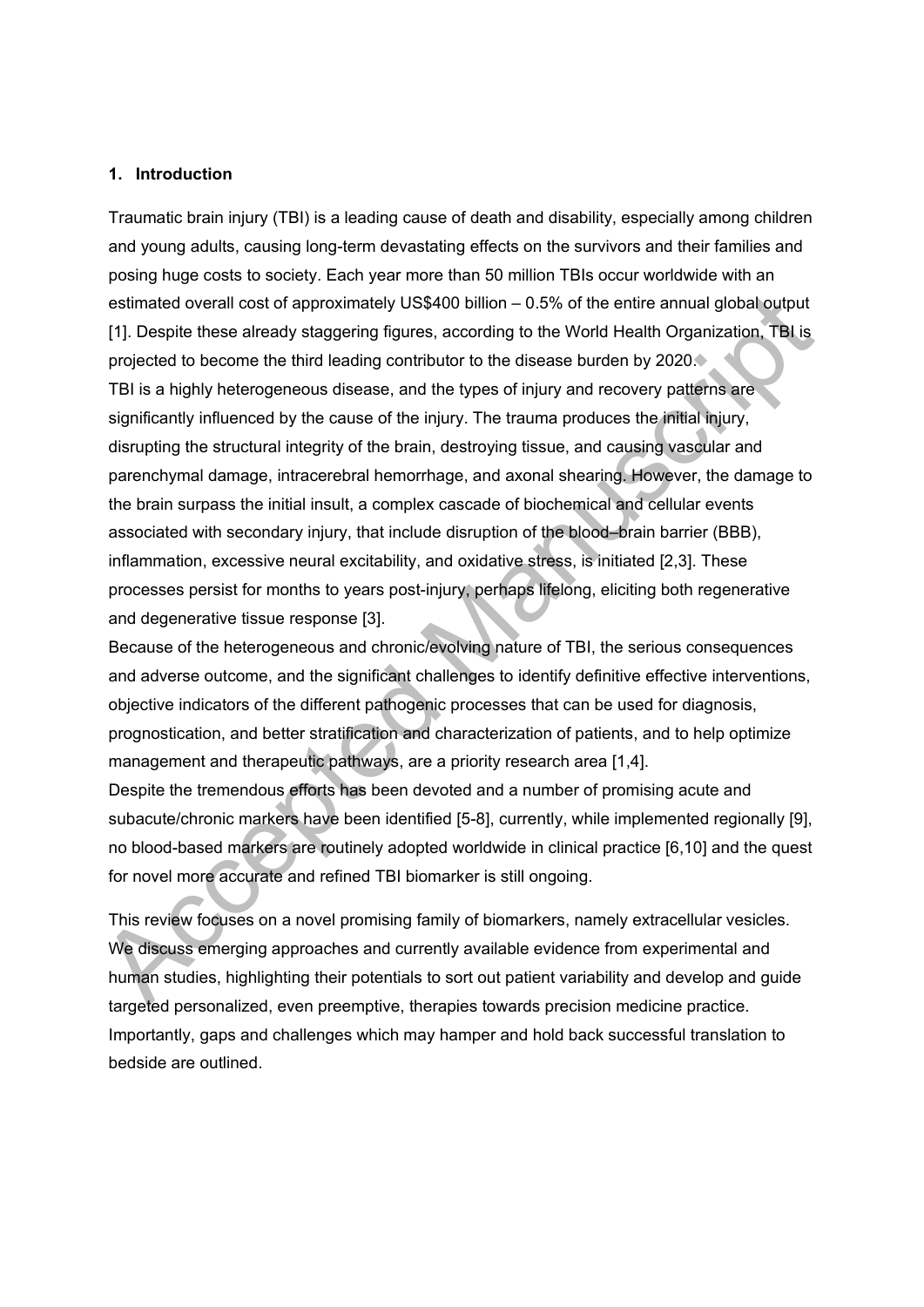#### **2. Extracellular vesicles**

Extracellular vesicles (EVs) represent a heterogeneous group of membrane vesicles of less than 1μm in diameter released into the extracellular environment from virtually all cell types (e.g., platelets, lymphocytes, astrocytes, fibroblasts, endothelium and neuronal cells etc.). They serve as carriers of many bioactive molecules including cytosolic proteins, nucleic acids (mRNA, miRNA), and lipids, and have been demonstrated to play a critical role in intercellular communication, [11,12] permitting, among others, the acquisition of new functional properties by recipient cells [13].

Despite EVs can be physiologically found in healthy individuals, data from many studies clearly show that their production increase during cell activation, oxidative stress, tissue hypoxia, and in other various pathological conditions [14].

Based upon the mechanism formation and the intracellular site origin (endosomal or cell membrane), size, markers, and contents EV can be divided into exosomes, microparticles (MPs), also called microvesicles (MVs), and apoptotic bodies.

serve as carriers of many bioactive molecules including cytosolic proteins, nucleic acids (mRNA, miRNA), and pipols, and have been demonstrated to play a critical role in intercelular<br>communication, [11,12] permitting, amo Exosomes are small vesicles with a diameter of 30–100 nm originated from specialized compartment of the endosomal-lysosomal pathway and stored as intraluminal vesicles inside multivesicular bodies. Exosomes are constitutively or selectively released depending on the cell type [13]. Johnstone in 1987 first described exosomes as extracellularly intraendosomal vesicles released during the maturation process of reticulocytes. Importantly, the signature biomarkers expressed/contained on exosome membrane permit to track their original cell and determine the cells they will interact with [15,16]. In addition, they have a lipid bilayer structure that allows them to get through the BBB easily and confers relative stability and protection from degradation in the blood and CSF [17]. These features make them particularly suitable as candidate biomarkers of brain damages and dynamic pathophysiological processes associated with TBI, and as vehicles for delivering therapeutic molecules.

MPs/MVs are, on the other hand, irregularly shaped phospholipid vesicles with a diameter of 100–1000nm, formed by cell-membrane budding/blebbing triggered by various activation stimuli that lead to increased intracellular calcium levels [14,18]. Like exosomes, MPs can be derived from different cell types and their protein and lipid composition is indicative of their cellular origin [19]. Furthermore, as their production in brain cells is enhanced as a result of tissue damage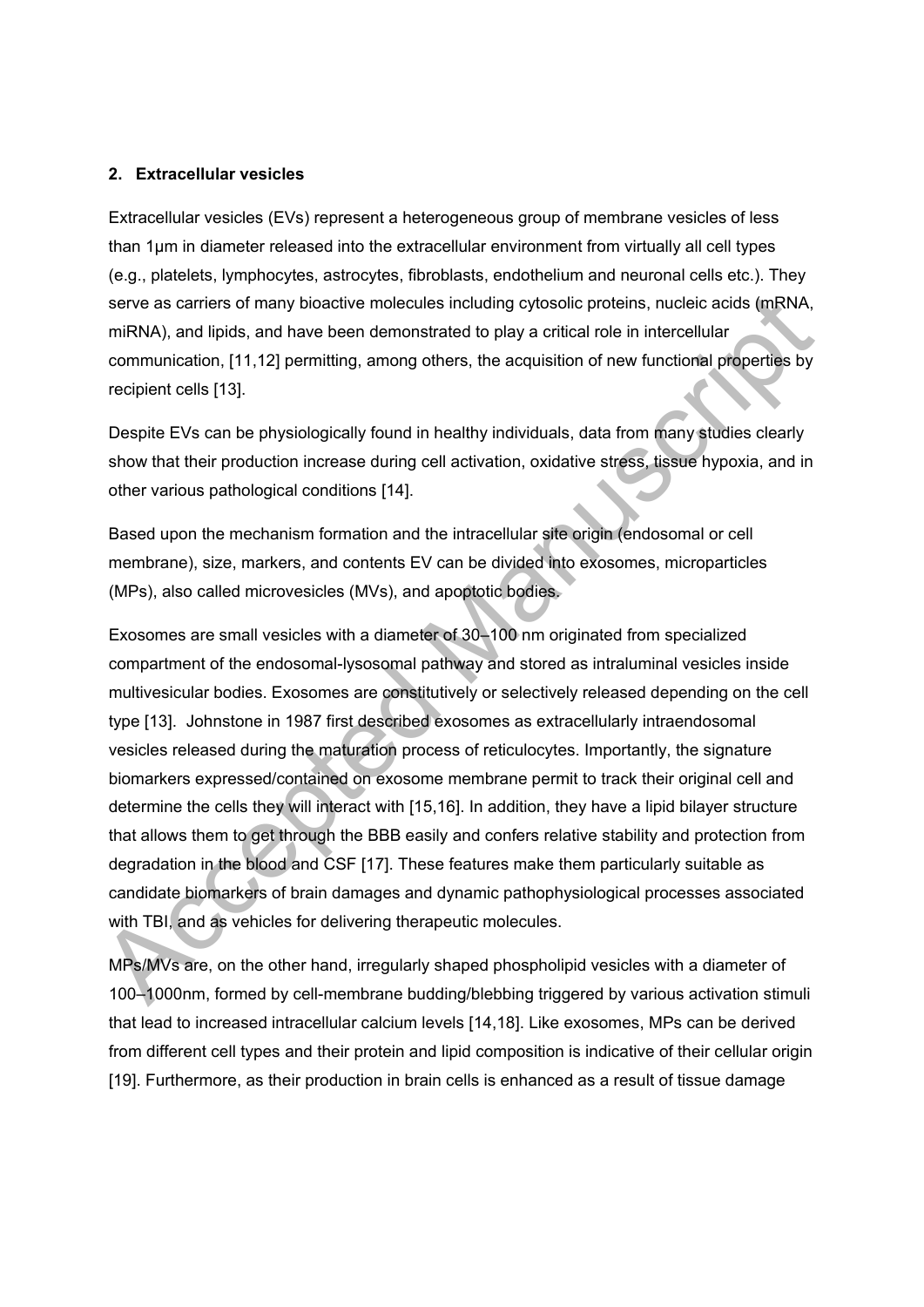and ischemic and inflammatory insults, they can provide crucial information on cell injury and/or underlying pathophysiological mechanisms.

Apoptotic bodies are another form of membrane vesicles which bud directly from the plasma membrane upon programmed cell death. They are heterogeneous in size (800–5000 nm) and morphology and may contain nuclear fragments, including histones [20,21].

A major ongoing challenge is to establish methods that allow to accurately separate the populations of membrane vesicles. Thus, despite attempts that have been made to characterize EV subtypes, in many studies investigators did not make clear-cut distinctions, and the terms 'MPs/MVs' or 'exosomes' indicate a heterogeneous mixture of different types and populations of cell-derived vesicles. In this review, we retained the definition used by the original authors.

## **3. Extracellular vesicles and TBI**

morphology and may contain nuclear fragments, including histones [20,21].<br>
A major ongoing challenge is to establish methods that allow to accurately separate the<br>
populations of membrane vesicles. Thus, despite attempts t There is now substantial evidence that EVs can originate from cells of the nervous system, [22- 24], play major role in regulating and modulating neuroinflammation, and in promoting neurogenesis and neurite outgrowth, [17,25] and are possible mediators of neuronal plasticity [15]. In addition, accumulating studies demonstrated the potential systemic pathological effects of MP following brain injury.

In TBI, assessment of levels and temporal profiles of EVs in biofluids as well as the characterization of their different phenotypes, which may reflect distinct pathogenic pathways, can provide novel neurobiological insights and enhance our understanding of the molecular mechanisms underlying TBI pathophysiology (Table 1).

Elevated concentrations, altered pattern and distinct transcranial gradients of endothelial-, platelet-, and leukocyte-derived MPs in patients with severe TBI were reported by Nekludov and colleagues [26]. Highly increased concentrations of endothelial-derived MPs were interpreted as indicative of cerebral vascular damage and microvascular thrombosis and therefore capable to influence coagulation in the microvasculature of the brain.

The role of MPs to detect and track endothelial injury and vascular remodeling in the brain following TBI is also suggested by the work of Andrews and colleagues [27]. *In vitro* analysis of human adult brain microvascular endothelial cells (BMVECs) complemented with *in vivo* study indicated that mechanical injury results a time-dependent release of eMVs containing tight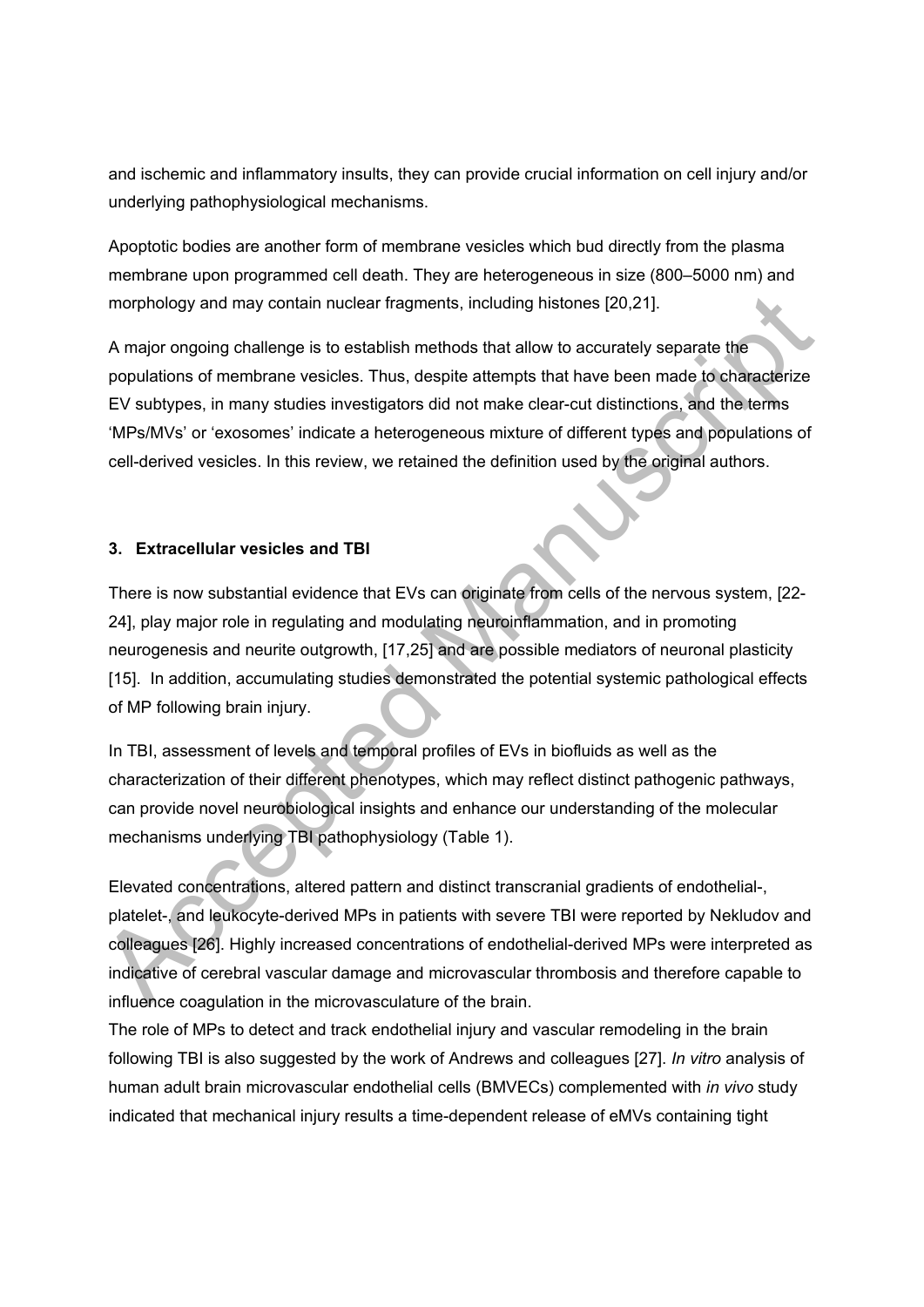between the constant in the generation and over coasing interior (exception and comparison in the system and dysfunction, while sheedding light on potential mechanisms linking vascular pathology to neuronal dysfunction and junction proteins (TJPs). Importantly, the cerebral microvascular endothelium is an integral part of the BBB, which regulates diffusion and transport of solutes into the brain, and whose impairment or altered permeability contribute to edema formation, neuroinflammation, excitotoxicity, cerebral blood flow irregularities and metabolic imbalance, ultimately, leading to delayed neuronal dysfunction and degeneration [28,29]. Thus, brain endothelial-derived MVs harbor promise as biosignatures of BBB status, compromise and dysfunction, while shedding light on potential mechanisms linking vascular pathology to neuronal dysfunction and degeneration, and providing exciting lines of investigation for novel therapeutic approaches. There is now substantial evidence that protein tau released by injured neurons is carried by exosomes [30]. Recently, this exosome-mediated secretion of phosphorylated tau has been suggested as the mechanism for tauopathy to spread in brains after TBI, possibly leading to chronic traumatic encephalopathy (CTE) and neurodegenerative disorders [31,32]. These interesting data provide exciting lines of investigation for the future.

New recent studies also suggest that MPs carrying brain-specific antigens can be used as biomarkers of TBI. Nekludov and co-workers [33] demonstrated higher circulating levels of MPs expressing glial (glial fibrillary acidic protein [GFAP] and aquaporin-4 [AQP4]) and neuronal (neuron-specific enolase [NSE]) proteins in patients with severe isolated TBI as compared to healthy controls. Interestingly, the highest concentrations of MPs expressing AQP4, protein involved in the generation of brain edema, were associated with the subsequent development of severe intracranial hypertension and overt coagulopathy.

Moreover, several lines of evidence support the idea that RNAs in exosomes are key regulators in development, apoptosis, stem cell self-renewal, differentiation and cell integrity maintenance. Recently, using different approaches, including microarrays, quantitative real-time PCR and next-generation sequencing, particular attention has been directed to the RNA signatures of exosomes derived from injured brain.

In a study by Patz and colleagues [34], 81 differentially expressed vesicle-associated RNAs were identified in CSF from brain injured patients. Several RNAs, such as microRNA (miR)-9 and miR-451, were previously reported to be linked to TBI or play a role in the regulation of neuronal processes and neurological function [35]. Furthermore, when brain injury associated MPs were added to cell lines (NTERAs), down-regulation of putative miR-451 target genes was observed, confirming the transfer of genetic information via MPs with functional consequences to target recipient cells, and the role of vesicle-associated RNAs as damage-associated regulators of gene expression in brain injured patients [34].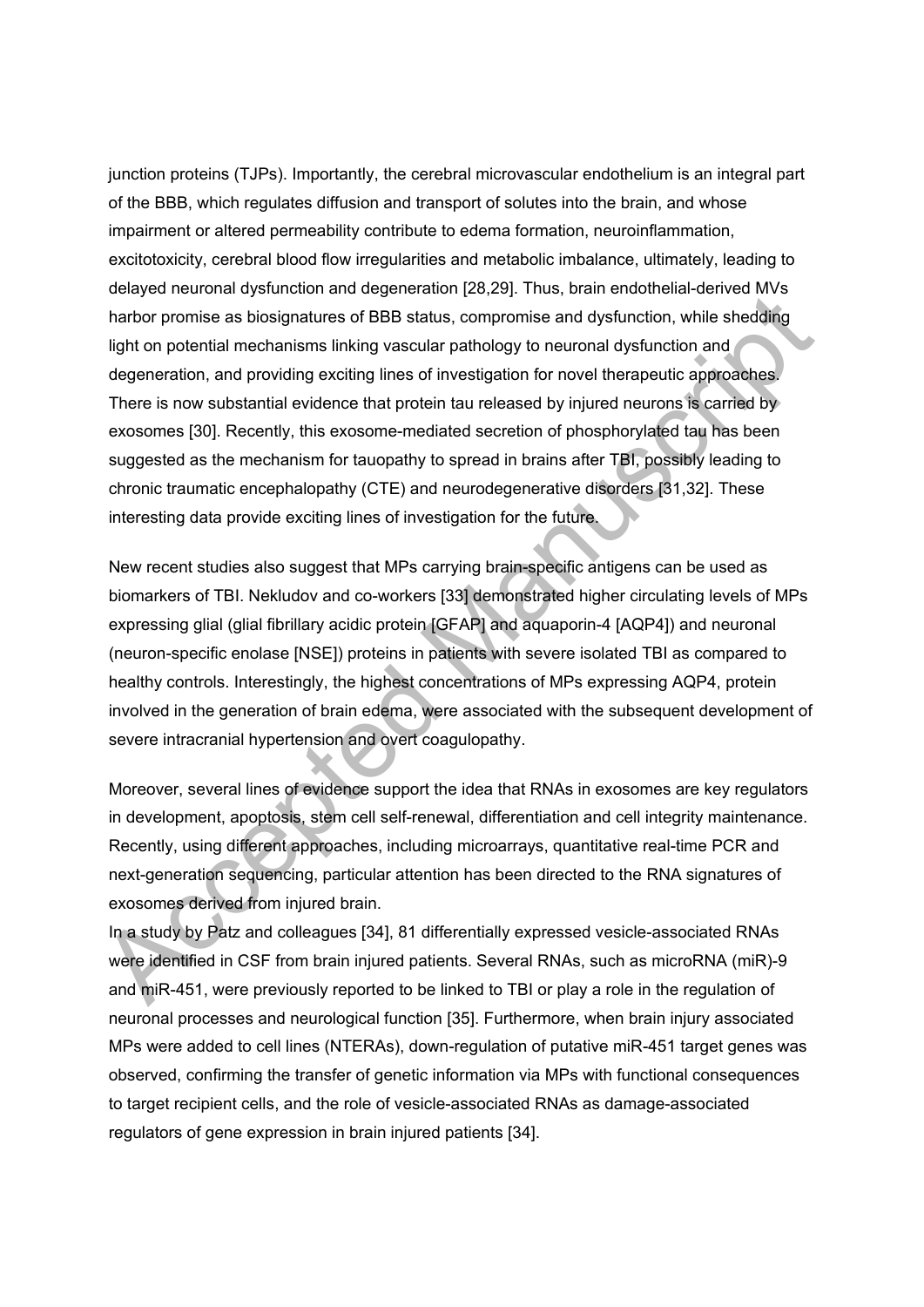Differential expression of EV-associated miRNA was found in a rodent CCI model compared with uninjured controls. Among the 5 TBI-induced miRNA, there was increased expression of miR-21 that is known to be involved in neuroprotective and regenerative pathways, reducing neurotoxicity, glial scar formation and microglia-mediated neuronal death [36].

# **4. Evidence for a link between microparticles and the development of coagulation and inflammation in TBI**

# **4.1. Coagulation**

Many patients with TBI have also coagulopathy, which occurs more frequently in patients with severe TBI (~60%). The coexistence of TBI and coagulopathy is associated with detrimental outcomes resulting in a nine-time higher risk of mortality and a 30-times higher risk of unfavorable outcome [37].

A number of interesting studies, using cell lines, animal models of TBI, and/or clinical samples, have started to unravel and emphasize the role of MVs in the pathogenesis of local and systemic TBI-associated coagulopathy [38-41] (Table 1).

MVs have been found to be elevated or altered in blood following isolated TBI and to likely contribute to altered coagulation after brain injury [26,33,40]. These observations have now been confirmed in different studies hypothesizing that is presumably the presence of the phosphatidylserine (PS) and tissue factor (TF) on the external membrane leaflet of MVs which promote the coagulation cascade leading to thrombin generation [40,42,43].

4. Evidence for a link between microparticles and the development of coagulation and<br>inflammation in TBI<br>Accepted Manuscriptic and the development of coagulation and<br>Act. Coagulation<br>Many patients with TBI have also coagu In a pilot study, Morel and colleagues [41] show enhanced elevated levels of procoagulant platelet- and endothelial-derived MPs in CSF as well as in blood of patients with severe TBI up to 10 days post-injury. Besides reporting on the contribution of endothelial damage and cell activation to generation of MVs after brain injury, this work provided initial evidence of an association between MVs and development of disseminated intravascular coagulopathy and poor clinical outcome after TBI.

A revealing 2015 study, in a mouse fluid percussion injury (FPI) model combined with complementary *in vitro* experiments showed a causal role for brain-derived MPs (BDMPs) neuron- and glial cell-derived MPs - in the systemic coagulation associated with TBI by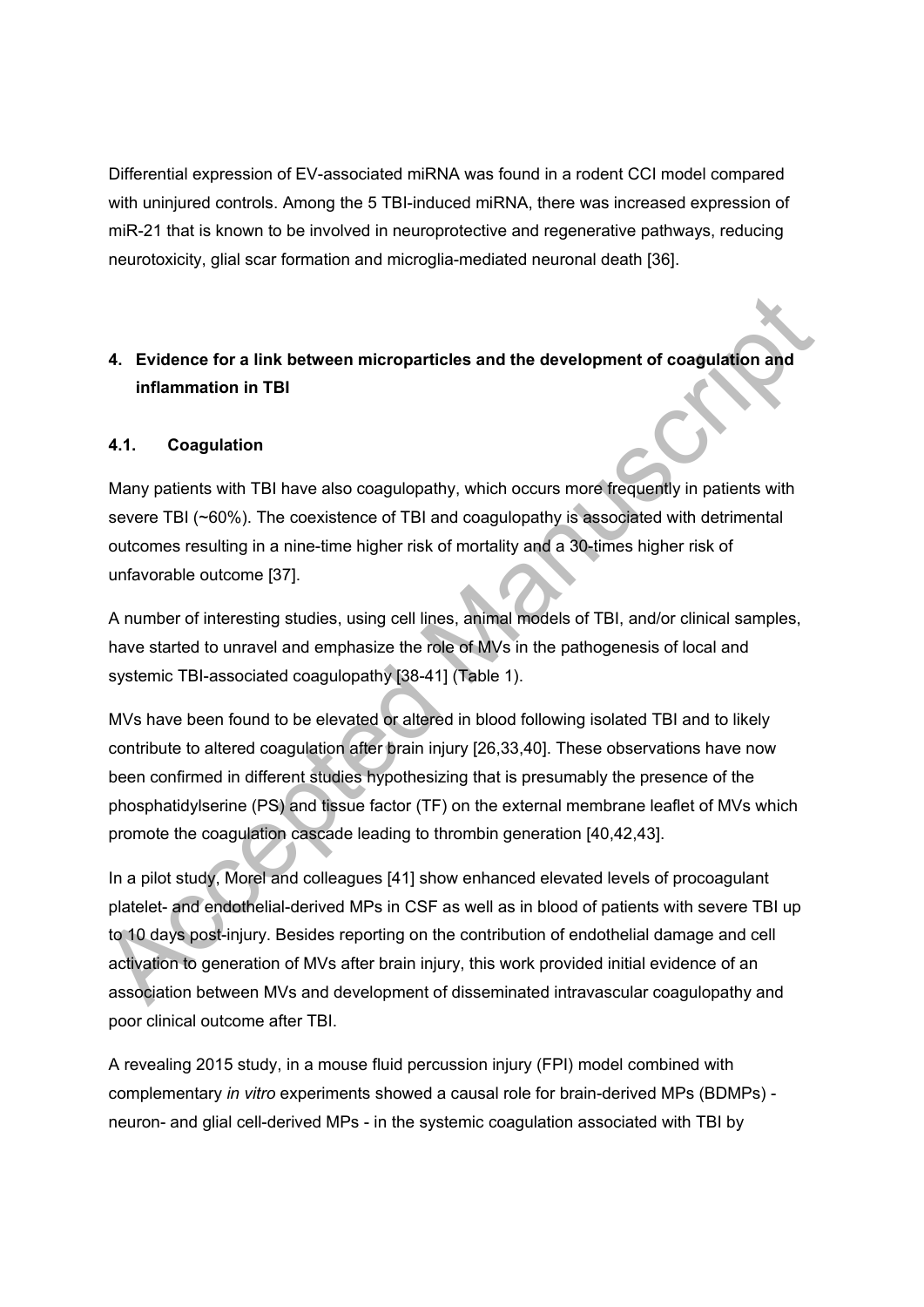promoting intravascular coagulation and platelet activation. Three hours following FPI in conjunction with peak blood BDMPs concentration mice developed a hypercoagulable state, which was reversed with removal of BDMPs [38]. The procoagulant activity of BDMPs released from the injured brain was dependent on the expression of procoagulant PS and TF highly enriched on the surface of the MPs [44,45] as well as their concentration and kinetics of release [38].

Supporting these observations, administration of lactadherin, a molecule enhancing the clearance of circulating MVs through PS-mediated phagocytosis, was reported to reduce the severity of BDMP-induced platelet activation and TBI-associated coagulopathy. Lactadherin also reduced cerebral edema, improving survival and neurological outcome [39].

These findings have major implications for human studies. First, they provided insight into the pathobiology of TBI-induced coagulopathy and identified/defined potential therapeutic target to prevent or attenuate this condition. Furthermore, they indicate that BDMVs released from injured brain could be used as early predictive markers - treatment-response modifiers - and to monitor the biochemical effect (downstream effects on pathogenic mechanisms) of drugs, thus, suggesting that they might be adopted as valuable theragnostic markers in clinical trials.

entropies of the band of the state of the Manuscript of the Manuscript of the Manuscript of the Manuscript of the Second Caster of circulating MVs through PS-mediated phagocytosis, was reported to reduce the severity of BD As yet, the factors leading to the generation of procoagulant MPs after TBI are unclear. Whereas it is well-know that the brain is enriched in procoagulant anionic phospholipids, no correlation has been established between the extent or type of brain trauma and the release of procoagulant MPs [41]. In the future, it will be crucial to understand how specific injury and patient characteristics contribute to the MPs phenotype which, in turn, can initiate, modulate or exacerbate molecular mechanisms underlying TBI pathophysiology and recovery. Understanding such pathways might be used to make decisions about prognosis and timely treatment planning, stopping the pathological processes even before clinical symptoms occur.

# **4.2 Inflammation**

EVs have also been implicated in inflammation. Recent experimental and human studies have shown that EVs have immune-activating properties and inflammation-promoting activities carrying and releasing a number of proinflammatory mediators such as IL-6, IL-1β, and CCchemokine ligand (CCL)-2 (MCP-1) [45,46], and support their role for neuroinflammation in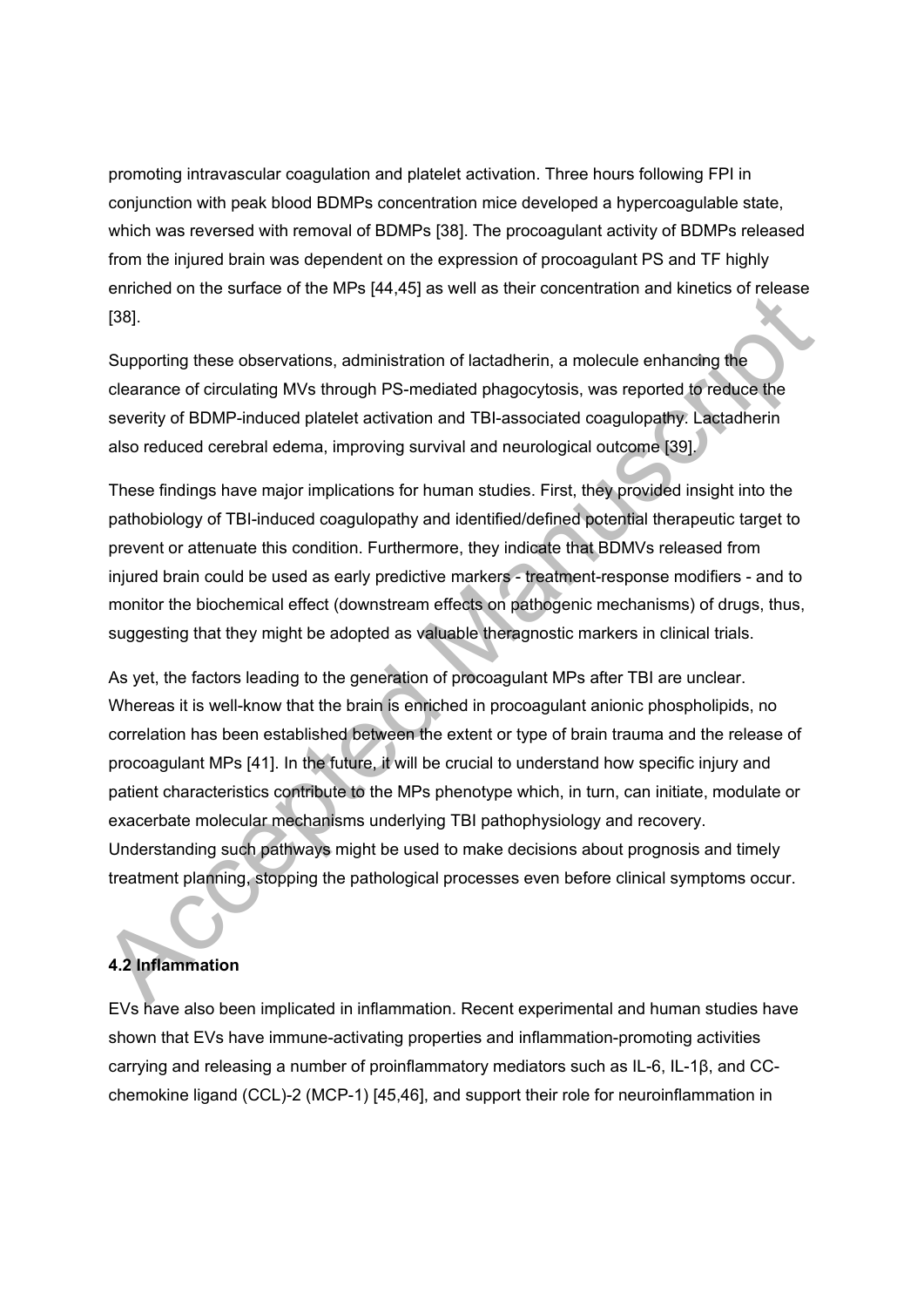several neurological disease [47-49]. By contrast, anti-inflammatory effects of secreted vesicles have also been reported [13,50].

TBI initiates a complex local and systemic inflammatory response which can last from several days to weeks, or even years after the acute event. While the initial inflammatory response has been shown to be associated with protective and beneficial effects - clearing tissue debris and protecting from pathogens-, successively an enduring neuroinflammation is harmful as it may lead to the pathological progression of TBI with exacerbation of the primary injury, progressive neurodegeneration and delayed cell death [51]. These persistent inflammatory responses are considered major drivers of the development of neurodegenerative diseases or CTE. Herein, understanding how to alleviate and modulate the neuroinflammation following TBI and potential applications to treatment are a critical research priority area.

been shown to be associated with protective and beneficial effects - clearing tissue debris and<br>protecting from patiogens-, successively an enduring neuroinflammation is harmlul as it may<br>lead to the pathological progressi A recent seminal study by Kumar and colleagues [52] has examined the contributing role of microglial MP to promote brain inflammation in a controlled cortical impact (CCI) mouse model. The study shows that microglia-derived MPs containing elevated concentrations of proinflammatory molecules (e.g IL-1β and miR-155) are released into the circulation following TBI, inducing systemic response and enhancing robust neuroinflammatory responses in the injured brain through microglia activation and increased expression of pro-inflammatory molecules. In addition, the data indicate that microglial-derived MPs can seed, propagate and rapidly disseminate brain inflammation transferring the posttraumatic neuroinflammatory phenotype to non-activated cells and independently initiating inflammatory responses in injured brain areas. Using immunoblot analysis, NLRP1 inflammasome proteins have also been identified in exosomes derived from CSF of severe TBI patients [53].

As discussed, EVs could also be involved in inhibiting immune responses. A recent *in vitro* – *in vivo* study showed exosomal miR-124-3p to improve the neurologic outcome and reduce the inflammatory response after TBI, through inhibiting overactivation of microglia and suppressing the activity of mTOR signaling [17]. In addition, promotion of neurite outgrowth via miR-124-3p transfer by exosomes into neurons was observed. Therefore, novel neuroprotective strategies can entail the use of miRNA-manipulated microglial exosomes.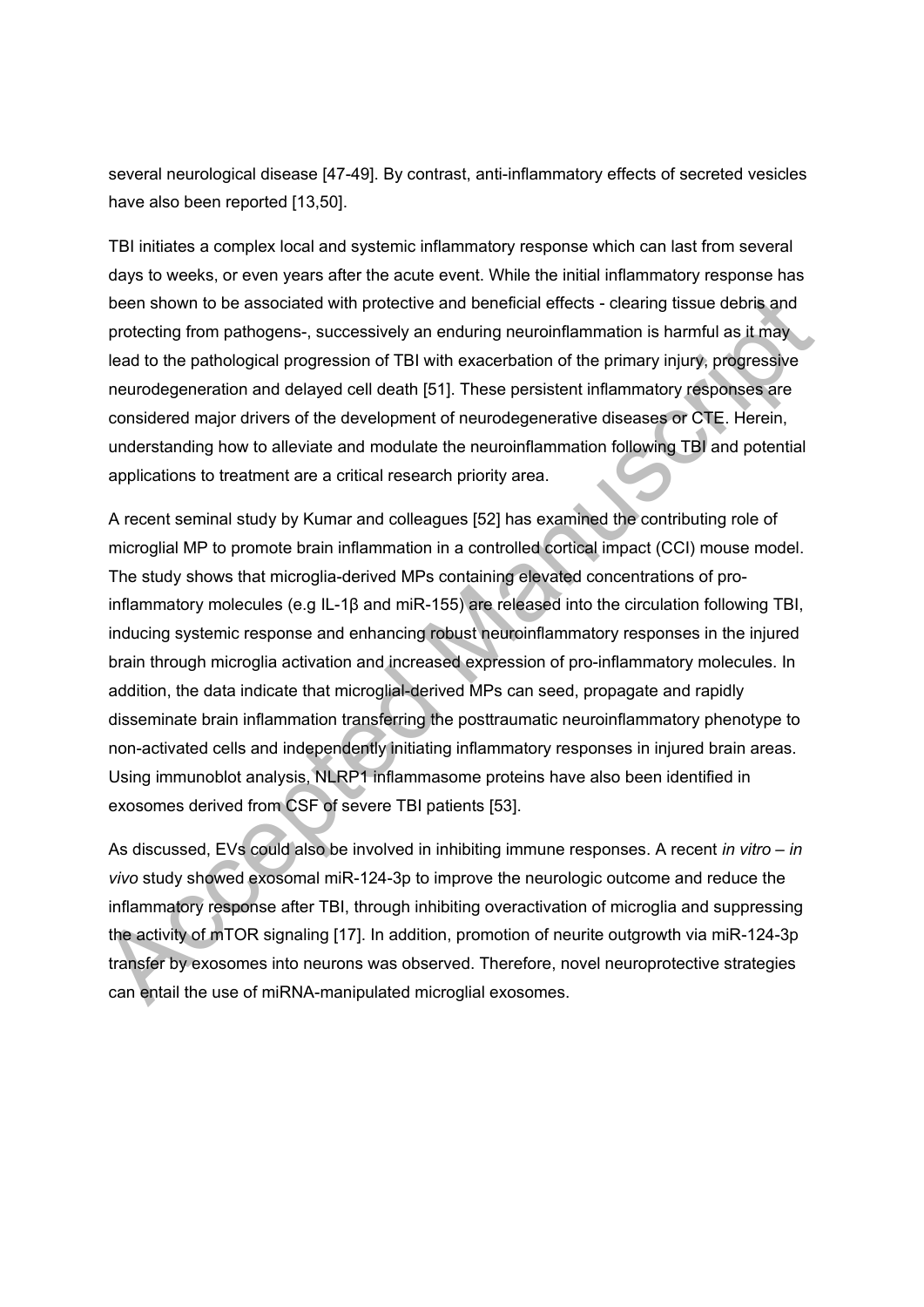#### **5. Possible role of exosomes in the treatment of traumatic brain injury**

The long history of failed TBI trials [1,54,55] implies a shift in thinking, and has prompted exploration of novel therapeutic strategies/approaches and targets and compounds. Evidence is emerging that MVs/exosomes modulate inflammation, neuronal function and plasticity, regulate BBB permeability and cellular responses to brain injury [15], and mediate brain reparative processes via the provision of trophic provision [56], and synaptogenesis [32,57], supporting their potential application as therapeutic target or biomarkers and to monitor therapeutic efficacy/response. In addition, the low immunogenicity, stability and long half-life in circulation, and ability to cross the BBB [58-60] make EVs highly suitable as a tool to deliver therapeutic agents [50] (Table 1).

plasticity, regulate BBB permeability and cellular responses to brain injury [15], and mediate<br>
brain reparative processes via the provision of trophic provision [66], and synaptogenesis<br>
[32.57], supporting their potentia Over the past decade, experimental and clinical data have provided support for mesenchymal stem cells (MSCs) as a potentially promising therapy for TBI. However, the use of MSC-derived exosomes (i.e. cell-free exosome-based therapy) may offer several advantages over the more traditional cell-based therapy, including a superior safety profile (e.g. they do not induce microvascular embolism), higher stability allowing for easier storage, less invasiveness, easy delivery, low or no immunogenicity, along with no ethical issue of embryonic and fetal cells, and low or no tumorigenicity.

In a proof-of-principle study by Zhang and colleagues [61], intravenous delivery of MSC-derived exosomes improved cognitive and sensorimotor functional outcome in a rat CCI TBI model. MSC-generated exosomes have also been shown to increase vascular density, angiogenesis and neurogenesis and to reduce brain inflammation, while no effect on cortical lesion volume was observed [61].

Similar data showing that infusion of EVs isolated from human MSCs (hMSCs) suppress neuroinflammation and improve functional recovery 1 month after injury were reported by Kim and colleagues [62]. In this thorough work carried out in a mouse model for TBI extensive characterization and optimization of the producing cells was obtained, also using a marker of potent anti-neuroinflammatory effects. Moreover, the protocol for isolation and the culture conditions under which MSCs produced EVs were accurately planned and examined [62]. More recently, MSCs cultured in the three dimensional (3D) scaffolds have been shown to produce higher amount of exosomes compared to the MSCs seeded in the 2D conventional condition [63]. Exosomes generated from hMSCs cultured in 3D condition showed an enhanced therapeutic effect likely due to a different profile of proteins and genetic materials compared to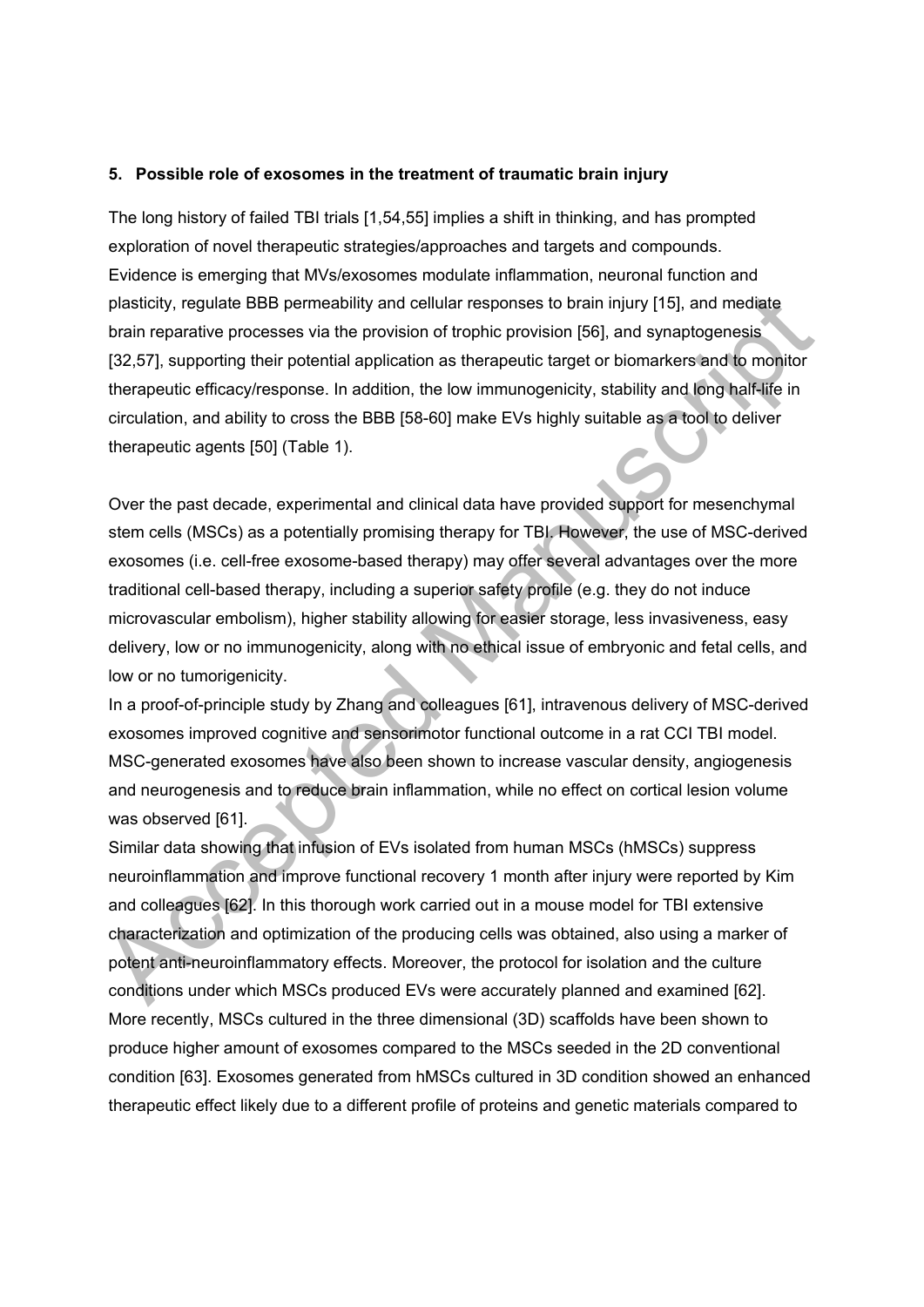2D exosomes, providing clear evidence that the exosome contents critically depend on the features of the MSCs as well as the surrounding environment and conditions.

Taken together, these studies demonstrate that cell-free exosome-based therapy appears a promising approach and may represent a major leap forward in our understanding of the mechanisms of pathophysiology and neuroprotection in TBI.

However, investigators still need to optimize exosome production and quality control, including definition of the producer cells and their physiological status, and refinement of methods to purify and characterize exosomes. Furthermore, dosing, timing, toxicity and mechanisms of MSC exosome treatment have to be thoroughly examined and addressed. These fundamental issues must be overcome before moving into clinical trials.

# **6. Extracellular vesicles - biofluids analytical challenges**

The presence of EVs was detected in a number of body fluids of healthy individuals, including peripheral blood, cerebrospinal fluid, urine, saliva, making them readily accessible [64,65].

However, to date a key issue hindering progress in understanding and potential clinical adoption of EVs is the technical challenge to definitively separate exosomes from MVs. This, obviously, introduces biases when characterizing extracellular vesicle properties, for molecular analysis and interpretation of the results. Thus, a research priority in the field is to improve and standardize methods for EV isolation and analysis [66].

mechanisms of pathophysiology and neuroprotection in TBI.<br>
However, investigators still need to optimize exosome production and quality control, including<br>
definition of the producer cells and their physiological status, a Among the currently available methods for isolation and purification, differential centrifugation which involves several centrifugation and ultracentrifugation steps is the most commonly used (see Table 1). Nonetheless, protocols can vary across laboratories and this lack of standardization is a source of variability leading to inconsistencies in recovery of EVs and, therefore, findings [67,68]. Other alternative methods that have been introduced include highperformance liquid chromatography (HPLC), precipitation technologies (ExoQuick™), antibodycoated magnetic beads, ultrafiltration technologies, and more recently the use microfluidic devices. The latter, in particular, can offer significant advantages, such as reducing material costs, increasing throughput and permitting multiplexing. Moreover, microfluidic technologies can used in lab-on-a-chip devices allow for small volumes of sample, shorter processing times, improved sensitivity and eventually reduced clinical care costs [67].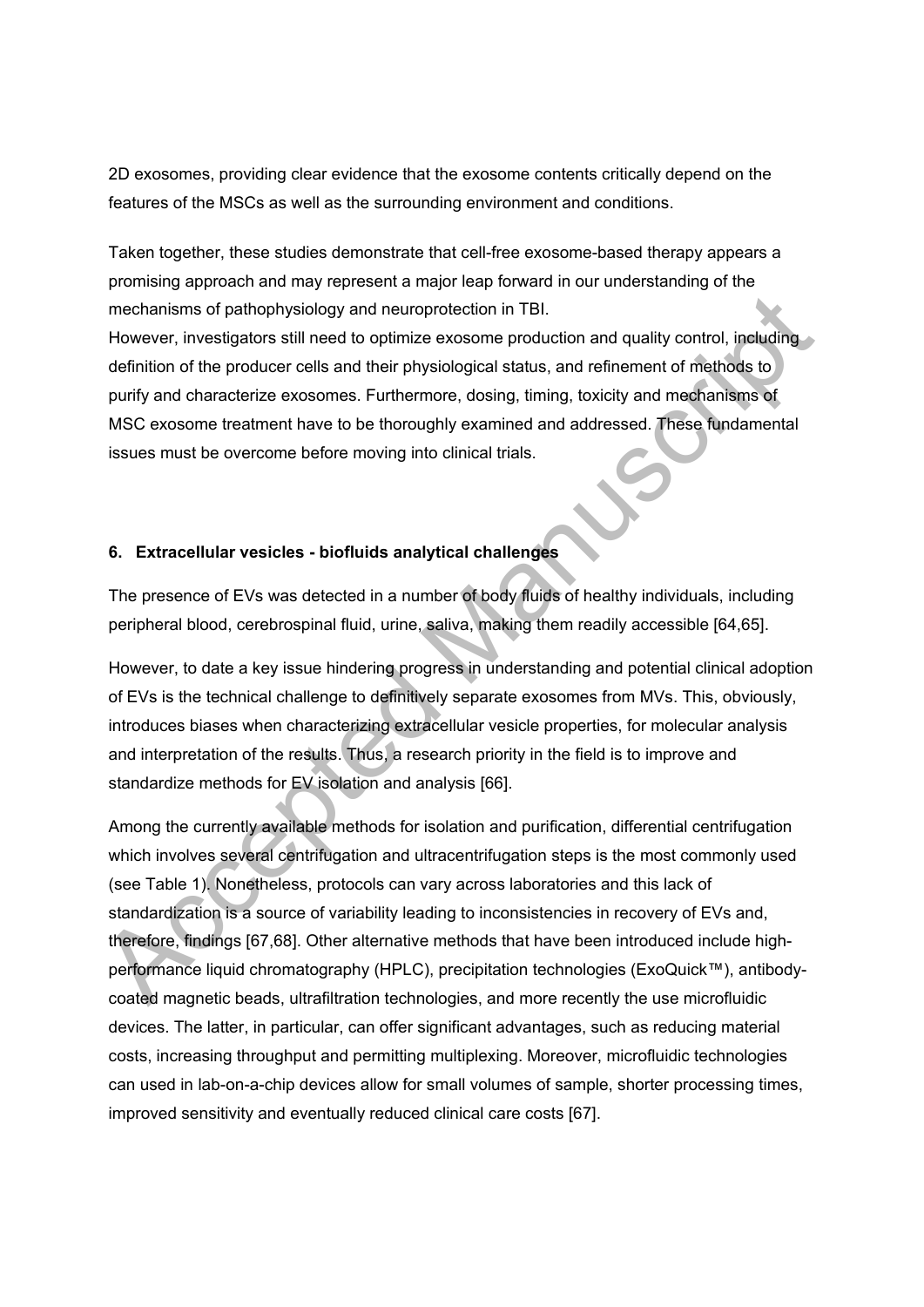Common methods of identification and quantification include Flowcytometry Electron, microscopy for the morphology identification, and Western blotting for the membrane marker identification (e.g. CD9, CD63, and CD81 have been suggested as reliable markers of exosomes [69]).

Still, there remains an urgent need for standardization of pre-analytical and analytical procedures, as well as for establishment of more efficient, reliable and reproducible extraction, identification and characterization methods of EVs.

### **7. Expert commentary**

This review brings together information and provides a comprehensive overview on the role of extracellular vesicles in TBI. The novel insights highlight the mounting interest and enhanced understanding of EVs suggesting and supporting that this novel class/family of markers could yield transformative approaches to TBI diagnosis, characterization and treatment. The particularly exciting prospect is that besides the potential to sort out patient and injury variability, EVs can unveil pathophysiological processes initiated by TBI that can lead to secondary and long term complications, and therefore, allowing for predictive, personalized, and even preemptive therapeutic strategy and bringing personalized medicine to patients.

one where the manufacture of the manufacture of the manufacture of the system and the secondary of the EVs.<br>
The recedures, as well as for establishment of more efficient, reliable and reproducible extraction,<br>
16entificat However, a series of critical issues still needs to be addressed to permit the deployment of EVs as brain injury biomarkers in the clinic. With respect to "analytical performance", important technical considerations will concern the development of analytically validated methods capable of accurately and efficiently isolating, characterizing and assessing the different types and subtypes of EVs. Reliable results, reproducibility across multiple laboratories, platforms and clinical settings, and adequate sensitivity and specificity are mandatory prerequisites of any subsequent steps towards clinical application. In addition, future rigorous and independent validation studies should be designed to confirm and evaluate strength of evidence of clinical validity of the EVs, convincingly demonstrating their correlation with clinical outcomes and potential value as suitable diagnostic, prognostic or predictive signatures for TBI. In this regards, it would be essential to explore whether specific selected populations of exosomes and MVs/MPs enable the molecular discrimination of TBI according to phenotype, rejuvenating the current classification and, possibly, leading toward a new risk stratification system based on the gained biological and pathophysiological insights. It is conceivable that depending on the EVs characteristics (i.e. cellular and subcellular origin, size, cargo, and patient status) and patterns, classification algorithms can be developed which, in addition to the characterization of the acute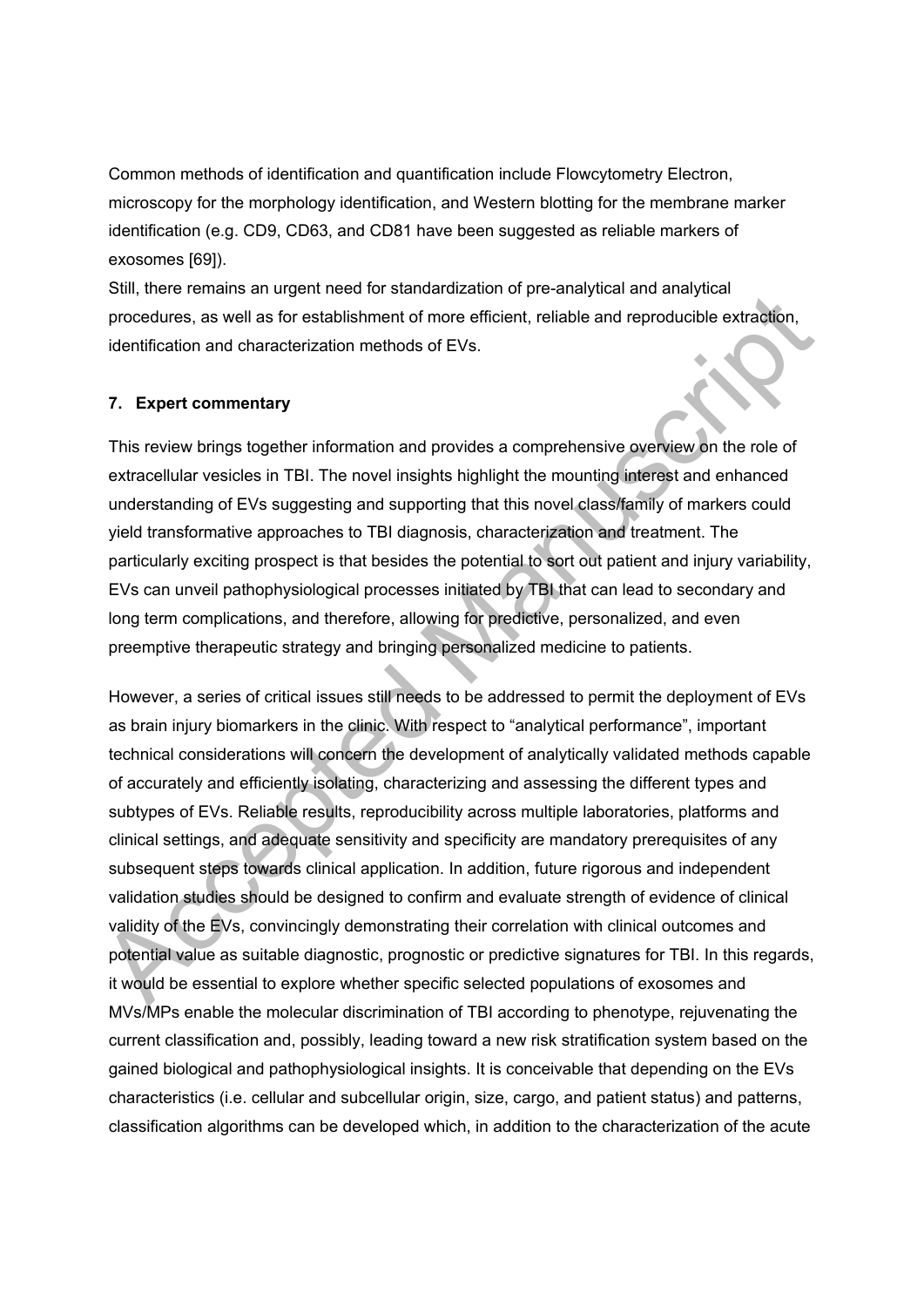injury, provide information on the subacute and chronic phases of TBI as well as on the long term clinical outcome.

As shown, a number of studies have already started cataloging the different exosome and MV profiles and identifying their links to mechanisms and pathways involved in secondary injures such as systemic coagulopathy and inflammation, thus creating opportunities for advancing our knowledge of TBI pathophysiology, monitoring the progression of the brain pathology or recovery, and programming management and medical intervention.

Nonetheless, conducting large-scale studies and addressing the effect of potential confounding factors (e.g. gender, age, race, etc.) will be instrumental to confidently interpret levels and changes in the circulating EVs and enable the successful implementation in clinical practice and diagnosis of disease. Germane to this, normative reference ranges in large cohorts representative of different healthy populations must be generated.

Finally, to achieve qualification and regulatory acceptance and, thus, be broadly used by the medical community, evidentiary standards will be needed to evaluate and define clinical utility of specific EV populations within specific context of use (COU) and to assess the added beyond current clinical practice while providing new methodological approaches for their integration and combination with other types of clinical and molecular data.

#### **8. Five-year view**

boxious diversion consideration and membersion of the brain pathology or the brain pathology or the brain pathology or the brain pathology or the brain pathology or the brain pathology or the brain pathology or the brain p Building on these interesting and exciting data, the EV research field has now become very active and, undoubtedly, will attract a broader interest and support over the next five years. Crucial next steps of this future work will imply establishing standardized rigorous protocols, building more reliable analytical platforms, as well as conducting well-designed and properly powered studies for validation purposes and to explore potential clinical use. Sharing emerging data and samples will be also imperative for accelerating progress toward the adoption of EVs in clinical practice.

However, these complex tasks and challenges cannot be addressed by a single entity. Specific programs fostering strategic public–private collaborations and multi-party consortia, leading to dialog and cross-fertilization, and allowing exchange and pooling of expertise, knowledge and resources, will be pivotal in achieving the substantial leaps forward in EVs development and truly making an impact on widespread medical practice.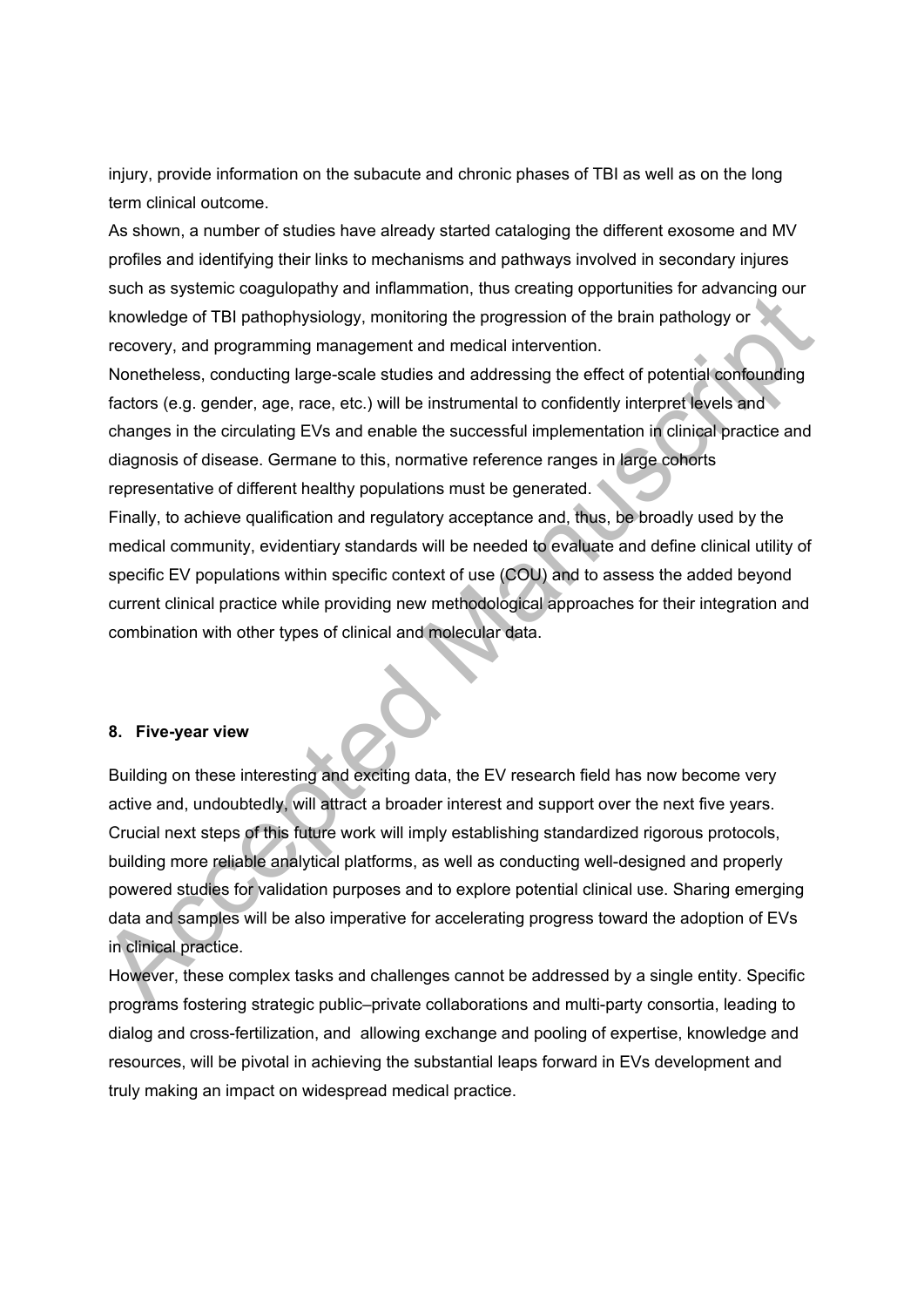#### **Key issues**

- EVs are an emerging class of biomarkers consisting of a heterogeneous group of membrane vesicles, including exosomes and microvesicles, which have key roles in cell signaling and intercellular communication. The analysis of their content permits to track their parental cells and determine their function as well as the cells they will interact with.
- EVs are released by brain cells and their production is enhanced following TBI. Mounting evidence suggests that they play a casual role in the pathogenesis and recovery of acute and chronic TBI, promoting TBI-associated coagulopathy and neuroinflammation and potentially propagating neurodegeneration on the one hand, while participating in immune modulation and neural repair on the other.
- The characterization of brain-derived EVs leaking into the circulation may provide crucial information and shed light on the injury and recovery patterns cell injury, leading to the identification of specific TBI phenotypes/signatures and helping sorting out patient and injury variability.
- parental cells and determine their function as well as the cells they will interact with.<br>
 EVs are released by brain cells and their production is enhanced following TBI. Mounting<br>
 evidence suggests that they play a c • Because of their subcellular size, ability to cross the blood-brain barrier, stability and the link with brain damage and pathophysiological mechanisms of TBI, specific selected populations of exosomes and MVs/MPs could also serve as predictive biomarkers, as well as therapeutic targets and delivery systems of neuroprotective compounds, opening a new frontier in the field of neuroprotection.
	- Rigorous standardization, validation process and reproducibility, as well as more refined and accurate analytical techniques are essential to ensure the successful translation of EVs as TBI biomarkers to bedside.
	- EVs yields a transformative potential in the context of TBI diagnosis and treatment, offering novel approaches to improve characterization and classification of TBI, and to develop more targeted personalized, and even preemptive therapeutic strategies towards precision medicine practice.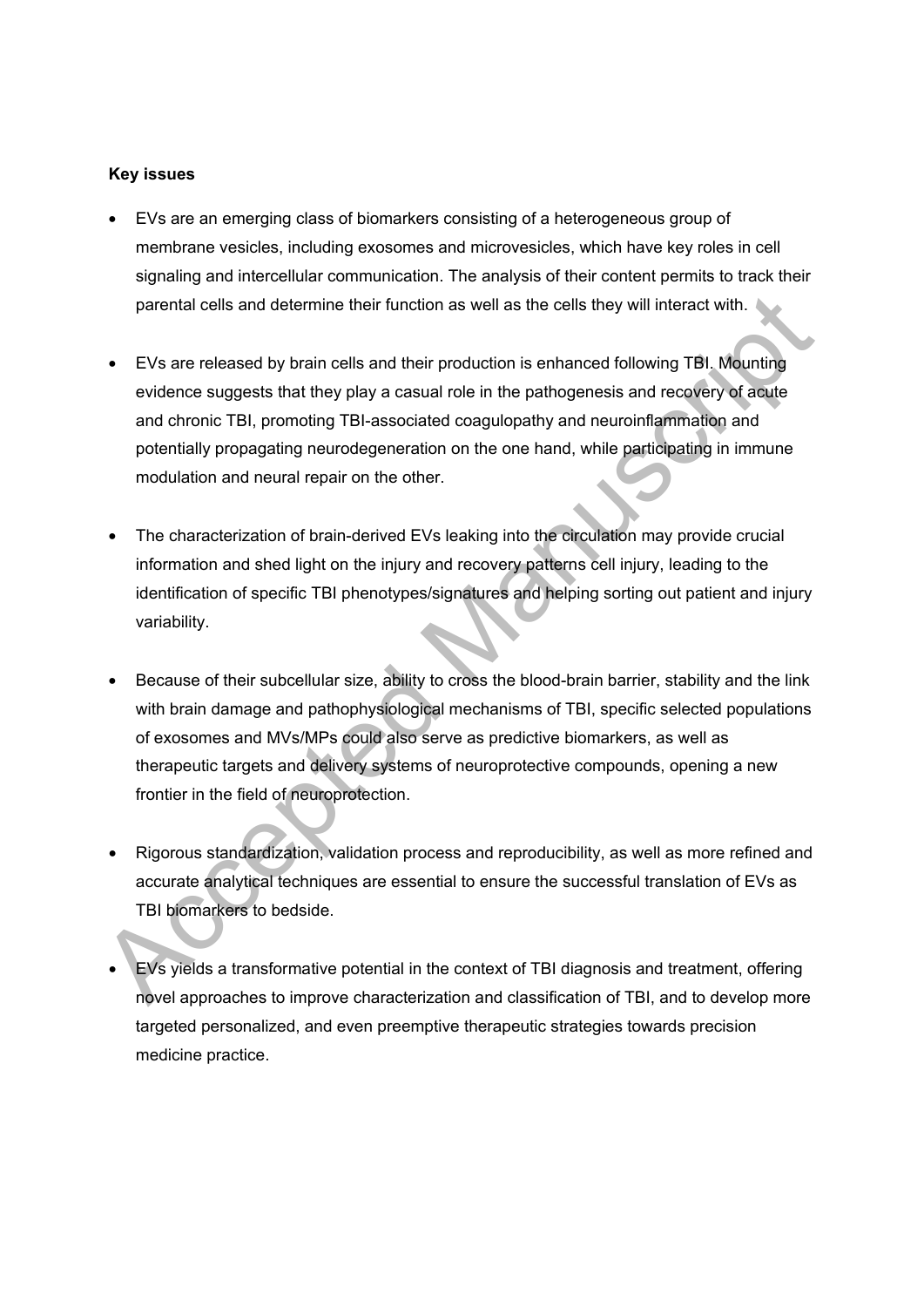### **Funding**

This work was supported by Italian MoH GR-2013-02354960 (SM).

#### **Declaration of interest**

From the manuscript This includes the financial conflict with the subject matter or materials discussed in<br>the manuscript. This includes employment, consultancies, honoraria, stock ownership or<br>options, expert testimony, g The authors have no relevant affiliations or financial involvement with any organization or entity with a financial interest in or financial conflict with the subject matter or materials discussed in the manuscript. This includes employment, consultancies, honoraria, stock ownership or options, expert testimony, grants or patents received or pending, or royalties. Peer reviewers on this manuscript have no relevant financial or other relationships to disclose

# **References**

Papers of special note have been highlighted as:

- \* of interest
- \*\* of considerable interest
- 1. Maas AIR, Menon DK, Adelson PD et al. Traumatic brain injury: integrated approaches to improve prevention, clinical care, and research. Lancet neurology, 16(12), 987-1048 (2017).
- 2. Masel BE, DeWitt DS. Traumatic brain injury: a disease process, not an event. J Neurotrauma, 27(8), 1529-1540 (2010).
- 3. Blennow K, Hardy J, Zetterberg H. The neuropathology and neurobiology of traumatic brain injury. Neuron, 76(5), 886-899 (2012).
- 4. Mondello S, Muller U, Jeromin A, Streeter J, Hayes RL, Wang KK. Blood-based diagnostics of traumatic brain injuries. Expert Rev Mol Diagn, 11(1), 65-78 (2011).
- 5. Thelin EP, Zeiler FA, Ercole A et al. Serial Sampling of Serum Protein Biomarkers for Monitoring Human Traumatic Brain Injury Dynamics: A Systematic Review. Frontiers in neurology, 8, 300 (2017).
- 6. Mondello S, Schmid K, Berger RP et al. The Challenge of Mild Traumatic Brain Injury: Role of Biochemical Markers in Diagnosis of Brain Damage. Med Res Rev, (2013).
- 7. Hellewell SC, Mondello S, Conquest A et al. Erythropoietin Does Not Alter Serum Profiles of Neuronal and Axonal Biomarkers After Traumatic Brain Injury: Findings From the Australian EPO-TBI Clinical Trial. Crit Care Med, (2017).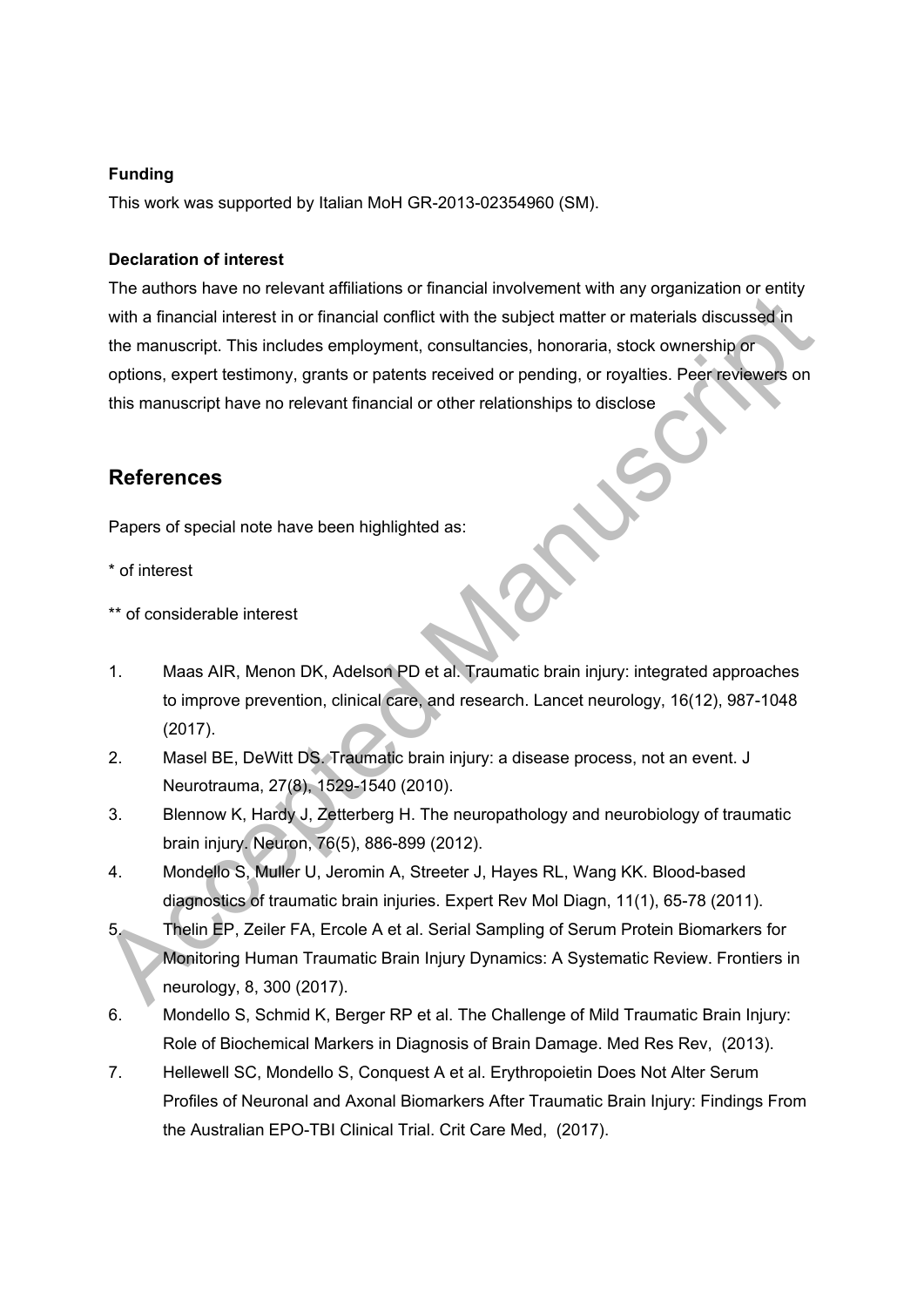- 8. Mondello S, Gabrielli A, Catani S et al. Increased levels of serum MAP-2 at 6-months correlate with improved outcome in survivors of severe traumatic brain injury. Brain Inj, 26(13-14), 1629-1635 (2012).
- 9. Unden J, Ingebrigtsen T, Romner B, Scandinavian Neurotrauma C. Scandinavian guidelines for initial management of minimal, mild and moderate head injuries in adults: an evidence and consensus-based update. BMC medicine, 11, 50 (2013).
- and evident manuative the minimal measurement of Theorem and Consensus-based update. BMC medicine, 11, 50 (2013).<br>
10. Mondello S, Sorinola A, Czelter E et al. Blood-Based Protein Biomarkers for the<br>
Management of Traumati 10. Mondello S, Sorinola A, Czeiter E et al. Blood-Based Protein Biomarkers for the Management of Traumatic Brain Injuries in Adults Presenting with Mild Head Injury to Emergency Departments: A Living Systematic Review and Meta-Analysis. J Neurotrauma, (2017).
	- 11. Raposo G, Stoorvogel W. Extracellular vesicles: exosomes, microvesicles, and friends. The Journal of cell biology, 200(4), 373-383 (2013).
	- 12. Simpson RJ, Lim JW, Moritz RL, Mathivanan S. Exosomes: proteomic insights and diagnostic potential. Expert Rev Proteomics, 6(3), 267-283 (2009).
	- 13. Thery C, Ostrowski M, Segura E. Membrane vesicles as conveyors of immune responses. Nat Rev Immunol, 9(8), 581-593 (2009).
	- 14. Zmigrodzka M, Guzera M, Miskiewicz A, Jagielski D, Winnicka A. The biology of extracellular vesicles with focus on platelet microparticles and their role in cancer development and progression. Tumour Biol, 37(11), 14391-14401 (2016).
	- 15. Lafourcade C, Ramirez JP, Luarte A, Fernandez A, Wyneken U. MiRNAs in Astrocyte-Derived Exosomes as Possible Mediators of Neuronal Plasticity. J Exp Neurosci, 10(Suppl 1), 1-9 (2016).
	- 16. Tkach M, Thery C. Communication by Extracellular Vesicles: Where We Are and Where We Need to Go. Cell, 164(6), 1226-1232 (2016).
	- 17. Huang S, Ge X, Yu J et al. Increased miR-124-3p in microglial exosomes following traumatic brain injury inhibits neuronal inflammation and contributes to neurite outgrowth via their transfer into neurons. FASEB J, 32(1), 512-528 (2018).
	- 18. Hugel B, Martinez MC, Kunzelmann C, Freyssinet JM. Membrane microparticles: two sides of the coin. Physiology (Bethesda), 20, 22-27 (2005).
	- 19. Moskovich O, Fishelson Z. Live cell imaging of outward and inward vesiculation induced by the complement c5b-9 complex. J Biol Chem, 282(41), 29977-29986 (2007).
- 20. Trotta T, Panaro MA, Cianciulli A, Mori G, Di Benedetto A, Porro C. Microglia-derived extracellular vesicles in Alzheimer's Disease: A double-edged sword. Biochem Pharmacol, 148, 184-192 (2018).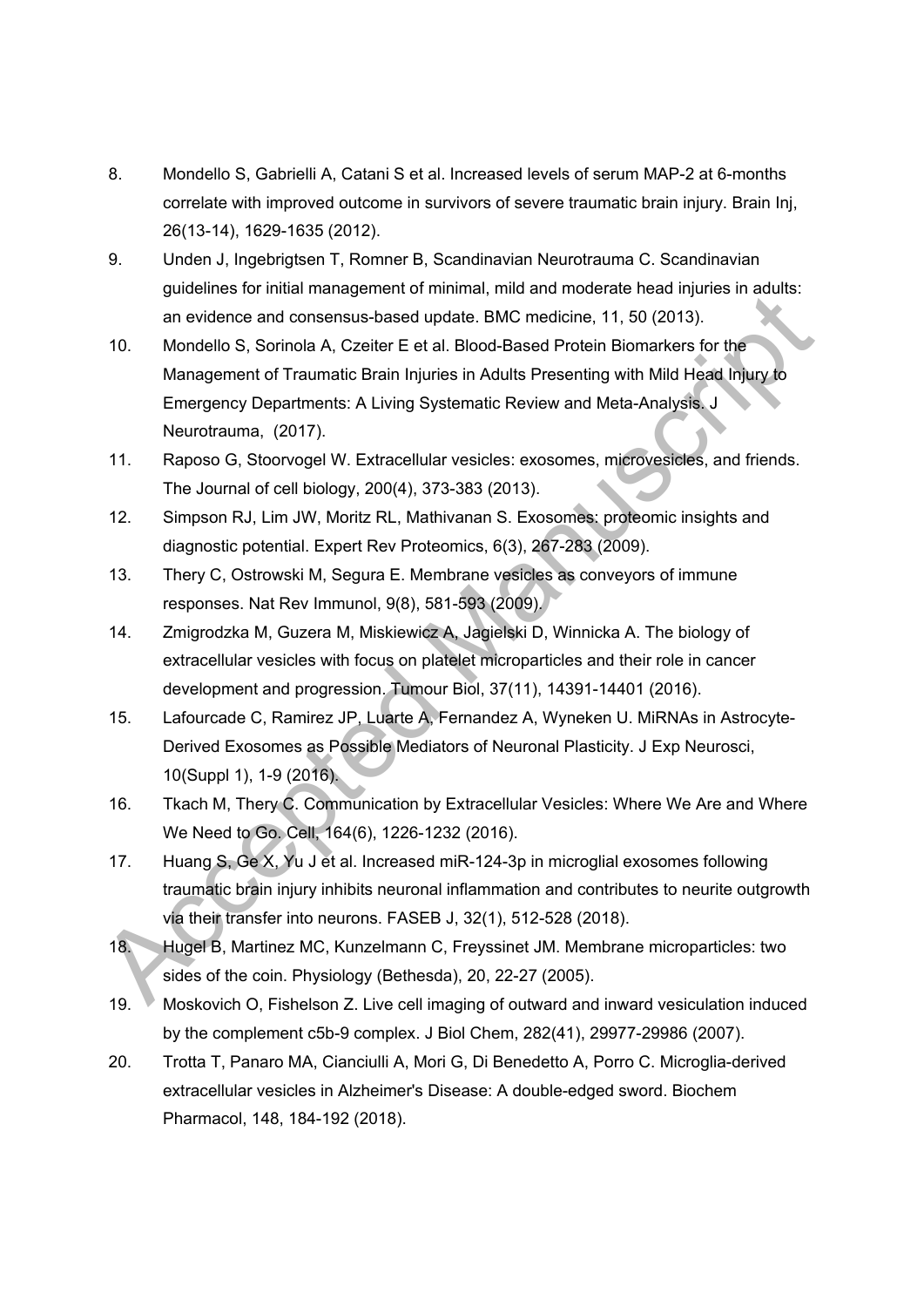- 21. Thery C, Boussac M, Veron P et al. Proteomic analysis of dendritic cell-derived exosomes: a secreted subcellular compartment distinct from apoptotic vesicles. J Immunol, 166(12), 7309-7318 (2001).
- 22. Fruhbeis C, Frohlich D, Kramer-Albers EM. Emerging roles of exosomes in neuron-glia communication. Front Physiol, 3, 119 (2012).
- 23. Guescini M, Genedani S, Stocchi V, Agnati LF. Astrocytes and Glioblastoma cells release exosomes carrying mtDNA. J Neural Transm (Vienna), 117(1), 1-4 (2010).
- 24. Taylor DD, Gercel-Taylor C. Exosome platform for diagnosis and monitoring of traumatic brain injury. Philos Trans R Soc Lond B Biol Sci, 369(1652) (2014).
- Consideration Financy and Cliential Transmit (Manuscript)<br>
23. Guescini M, Genedani S, Stochi V, Agnali LF. Astrocytes and Glioblastoma cells<br>
release exosomes carrying mtDNA. J Neural Transm (Vienna), 117(1), 1-4 (2010).<br> 25. Wang S, Cesca F, Loers G et al. Synapsin I is an oligomannose-carrying glycoprotein, acts as an oligomannose-binding lectin, and promotes neurite outgrowth and neuronal survival when released via glia-derived exosomes. J Neurosci, 31(20), 7275-7290 (2011).
- 26. Nekludov M, Mobarrez F, Gryth D, Bellander BM, Wallen H. Formation of microparticles in the injured brain of patients with severe isolated traumatic brain injury. J Neurotrauma, 31(23), 1927-1933 (2014).
- 27. Andrews AM, Lutton EM, Merkel SF, Razmpour R, Ramirez SH. Mechanical Injury Induces Brain Endothelial-Derived Microvesicle Release: Implications for Cerebral Vascular Injury during Traumatic Brain Injury. Front Cell Neurosci, 10, 43 (2016).
- 28. Shlosberg D, Benifla M, Kaufer D, Friedman A. Blood-brain barrier breakdown as a therapeutic target in traumatic brain injury. Nat Rev Neurol, 6(7), 393-403 (2010).
- 29. Unterberg AW, Stover J, Kress B, Kiening KL. Edema and brain trauma. Neuroscience, 129(4), 1021-1029 (2004).
- 30. Saman S, Kim W, Raya M et al. Exosome-associated tau is secreted in tauopathy models and is selectively phosphorylated in cerebrospinal fluid in early Alzheimer disease. J Biol Chem, 287(6), 3842-3849 (2012).
- 31. Kondo K, Maruishi M, Ueno H et al. The pathophysiology of prospective memory failure after diffuse axonal injury--lesion-symptom analysis using diffusion tensor imaging. BMC neuroscience, 11, 147 (2010).
- 32. Werner JK, Stevens RD. Traumatic brain injury: recent advances in plasticity and regeneration. Current opinion in neurology, 28(6), 565-573 (2015).
- 33. Nekludov M, Bellander BM, Gryth D, Wallen H, Mobarrez F. Brain-Derived Microparticles in Patients with Severe Isolated TBI. Brain Inj, 31(13-14), 1856-1862 (2017).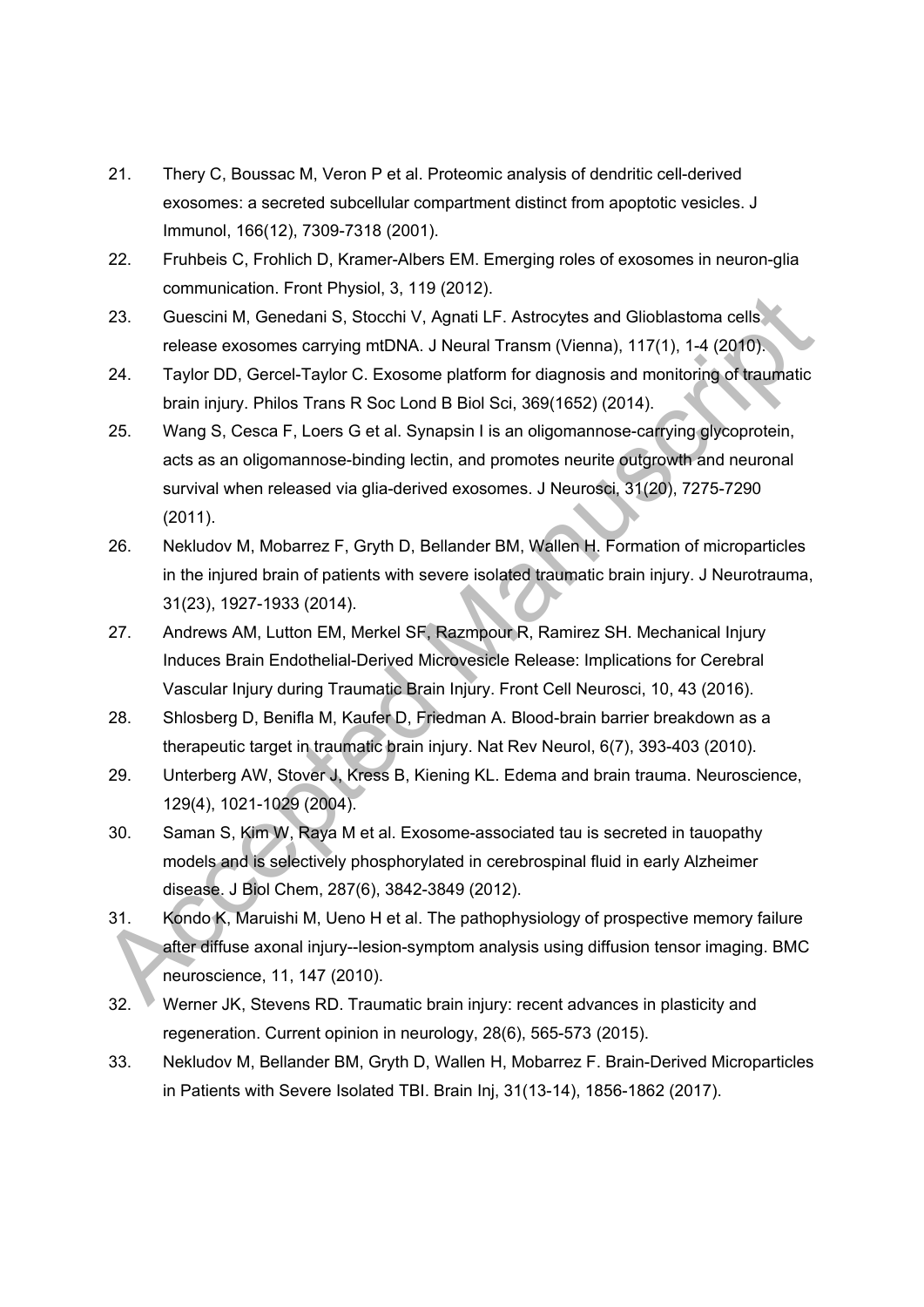- 34. Patz S, Trattnig C, Grunbacher G et al. More than cell dust: microparticles isolated from cerebrospinal fluid of brain injured patients are messengers carrying mRNAs, miRNAs, and proteins. J Neurotrauma, 30(14), 1232-1242 (2013).
- 35. Shibata M, Nakao H, Kiyonari H, Abe T, Aizawa S. MicroRNA-9 regulates neurogenesis in mouse telencephalon by targeting multiple transcription factors. J Neurosci, 31(9), 3407-3422 (2011).
- 36. Harrison EB, Hochfelder CG, Lamberty BG et al. Traumatic brain injury increases levels of miR-21 in extracellular vesicles: implications for neuroinflammation. FEBS Open Bio, 6(8), 835-846 (2016).
- 37. Maegele M, Schochl H, Menovsky T et al. Coagulopathy and haemorrhagic progression in traumatic brain injury: advances in mechanisms, diagnosis, and management. Lancet neurology, 16(8), 630-647 (2017).
- **38. Tian Y, Salsbery B, Wang M et al. Brain-derived microparticles induce systemic coagulation in a murine model of traumatic brain injury. Blood, 125(13), 2151-2159 (2015).**
- announce tenderation of the state of Generation Schemes and the state of mir-<br>
Advance and the state of mir-21 in extracellular vesicles: implications for neuroinfiammation. FEBS object of<br>
MR-21 in extracellular vesicles: **\*\* This enlightening experimental study defines a novel mechanism of TBI-associated coagulopathy by demonstrating that microparticles released from injured brain cells exert procoagulant activity inducing the development of systemic coagulopathy after TBI. Remarkably, the MP-associated procoagulant activity appeared to be dose-dependent and blocked by lactadherin.**
- 39. Zhou Y, Cai W, Zhao Z et al. Lactadherin Promotes Microvesicle Clearance to Prevent Coagulopathy and Improves Survival of Severe TBI Mice. Blood, (2017).
- 40. Midura EF, Jernigan PL, Kuethe JW et al. Microparticles impact coagulation after traumatic brain injury. The Journal of surgical research, 197(1), 25-31 (2015).
- 41. Morel N, Morel O, Petit L et al. Generation of procoagulant microparticles in cerebrospinal fluid and peripheral blood after traumatic brain injury. J Trauma, 64(3), 698-704 (2008).
- 42. Owens AP, 3rd, Mackman N. Microparticles in hemostasis and thrombosis. Circulation research, 108(10), 1284-1297 (2011).
- 43. Biro E, Sturk-Maquelin KN, Vogel GM et al. Human cell-derived microparticles promote thrombus formation in vivo in a tissue factor-dependent manner. J Thromb Haemost, 1(12), 2561-2568 (2003).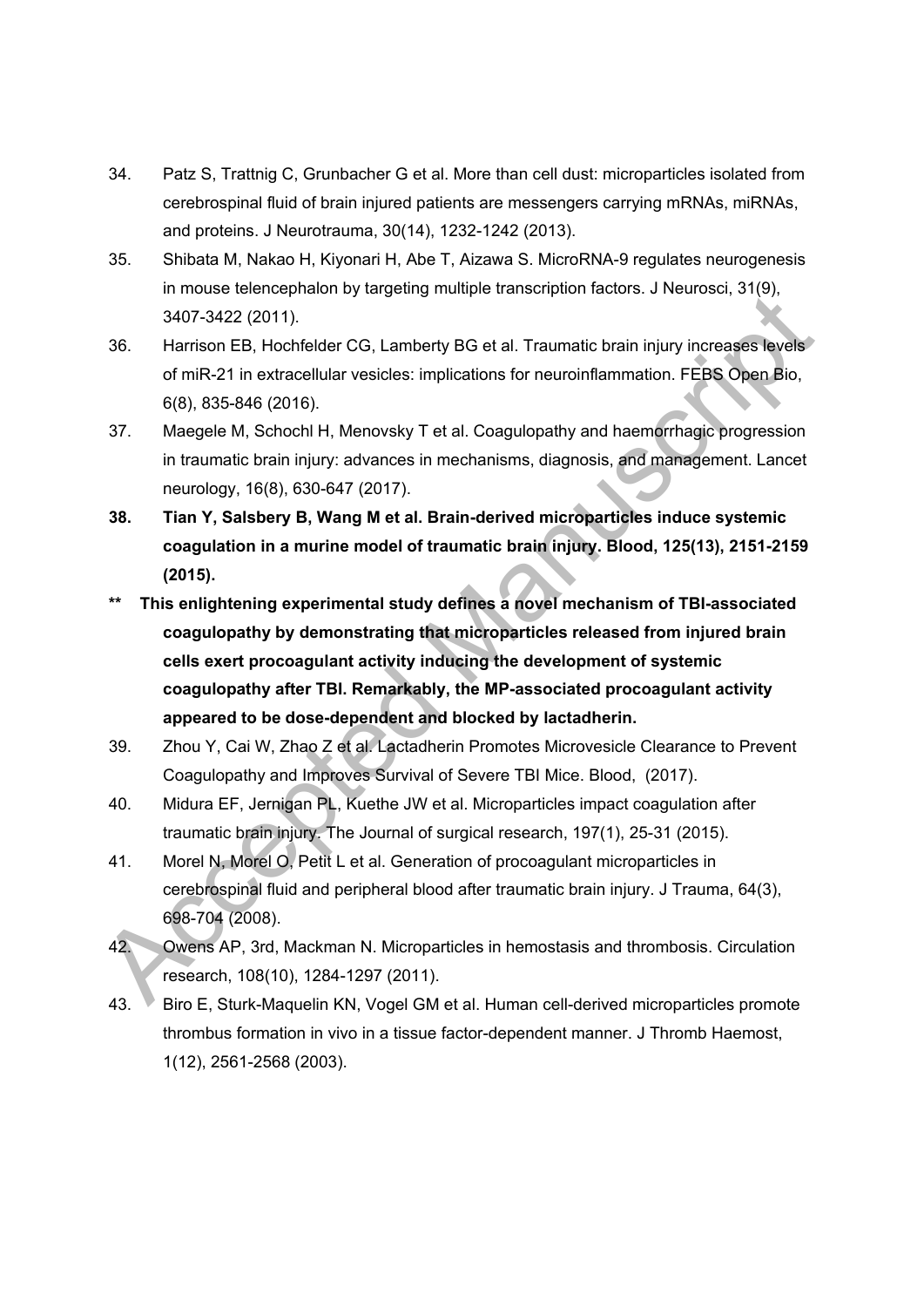- 44. Sparvero LJ, Amoscato AA, Kochanek PM, Pitt BR, Kagan VE, Bayir H. Massspectrometry based oxidative lipidomics and lipid imaging: applications in traumatic brain injury. J Neurochem, 115(6), 1322-1336 (2010).
- 45. Zhao Z, Zhou Y, Tian Y, Li M, Dong JF, Zhang J. Cellular microparticles and pathophysiology of traumatic brain injury. Protein Cell, 8(11), 801-810 (2017).
- 46. MacKenzie A, Wilson HL, Kiss-Toth E, Dower SK, North RA, Surprenant A. Rapid secretion of interleukin-1beta by microvesicle shedding. Immunity, 15(5), 825-835 (2001).
- 47. Verderio C, Muzio L, Turola E et al. Myeloid microvesicles are a marker and therapeutic target for neuroinflammation. Ann Neurol, 72(4), 610-624 (2012).
- 48. Colombo E, Borgiani B, Verderio C, Furlan R. Microvesicles: novel biomarkers for neurological disorders. Front Physiol, 3, 63 (2012).
- 49. Saenz-Cuesta M, Irizar H, Castillo-Trivino T et al. Circulating microparticles reflect treatment effects and clinical status in multiple sclerosis. Biomark Med, 8(5), 653-661 (2014).
- 50. Yang Y, Ye Y, Su X, He J, Bai W, He X. MSCs-Derived Exosomes and Neuroinflammation, Neurogenesis and Therapy of Traumatic Brain Injury. Front Cell Neurosci, 11, 55 (2017).
- 51. Kabadi SV, Faden AI. Neuroprotective strategies for traumatic brain injury: improving clinical translation. International journal of molecular sciences, 15(1), 1216-1236 (2014).
- **52. Kumar A, Stoica BA, Loane DJ et al. Microglial-derived microparticles mediate neuroinflammation after traumatic brain injury. J Neuroinflammation, 14(1), 47 (2017).**
- 46. MacKenzie A, Wilson HL, Kiss-Tolh E, Dower SK, North RA, Surpenant A, Rapid<br>secretion of interleukin-1beta by microvesicle shedding. Immunity, 15(5), 825-835<br>(2001).<br>Therefore, Muzio L, Turola E et al. Myeloid microve **\* This important work documents increased levels of microglial-derived microparticles loaded with pro-inflammatory molecules after murine TBI which trigger and play a significant role in the spread and progression of brain inflammation after injury. Microglial-derived microparticles could represent a promising therapeutic target and suggest novel effective neuroprotective strategies.** 
	- 53. de Rivero Vaccari JP, Brand F, 3rd, Adamczak S et al. Exosome-mediated inflammasome signaling after central nervous system injury. J Neurochem, 136 Suppl 1, 39-48 (2016).
- 54. Maas AI, Murray GD, Roozenbeek B et al. Advancing care for traumatic brain injury: findings from the IMPACT studies and perspectives on future research. Lancet neurology, 12(12), 1200-1210 (2013).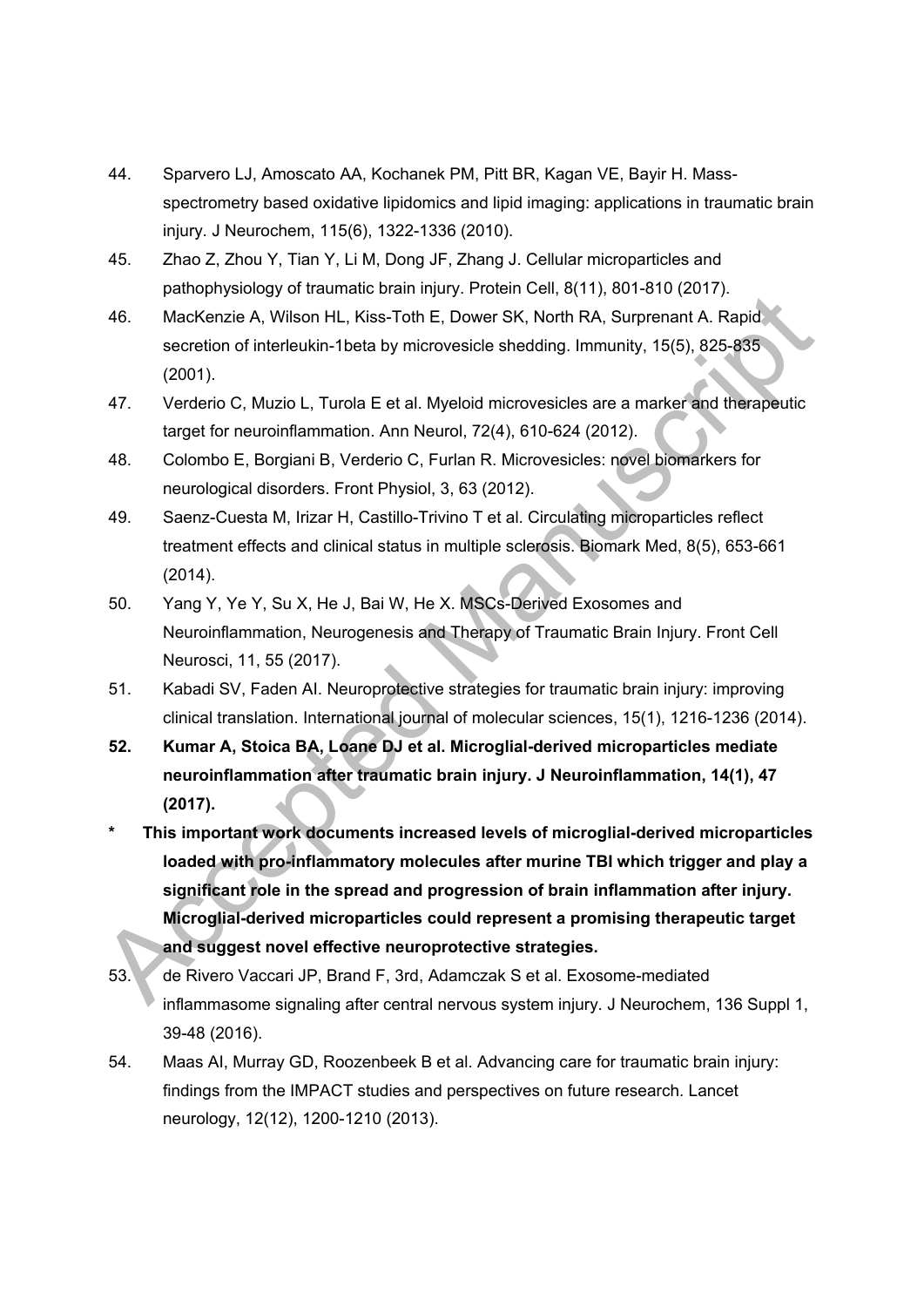- 55. Bragge P, Synnot A, Maas AI et al. A State-of-the-Science Overview of Randomized Controlled Trials Evaluating Acute Management of Moderate-to-Severe Traumatic Brain Injury. J Neurotrauma, 33(16), 1461-1478 (2016).
- 56. Maumus M, Jorgensen C, Noel D. Mesenchymal stem cells in regenerative medicine applied to rheumatic diseases: role of secretome and exosomes. Biochimie, 95(12), 2229-2234 (2013).
- 57. Bahrini I, Song JH, Diez D, Hanayama R. Neuronal exosomes facilitate synaptic pruning by up-regulating complement factors in microglia. Sci Rep, 5, 7989 (2015).
- 58. Sun D, Zhuang X, Xiang X et al. A novel nanoparticle drug delivery system: the antiinflammatory activity of curcumin is enhanced when encapsulated in exosomes. Mol Ther, 18(9), 1606-1614 (2010).
- 59. Alvarez-Erviti L, Seow Y, Yin H, Betts C, Lakhal S, Wood MJ. Delivery of siRNA to the mouse brain by systemic injection of targeted exosomes. Nat Biotechnol, 29(4), 341-345 (2011).
- **60. Kalani A, Tyagi A, Tyagi N. Exosomes: mediators of neurodegeneration, neuroprotection and therapeutics. Mol Neurobiol, 49(1), 590-600 (2014).**
- 2229-2234 (2011).<br>
2229-2234 (2013).<br>
2229-2234 (2013).<br>
57. Bahrini I, Song JH, Diez D, Hanayama R. Neuronal exosones facilitate synaptic pruning<br>
by up-regulating complement factors in intrograins. Gid Rep. 5, 7989 (2015 **\*\* This elegant study establishes a rigorous and standardized protocol to produce, optimize and isolate large numbers of extracellular vesicles (EVs) from human mesenchymal stem/stromal cells. The infusion of the isolated EVs improved brain inflammation and adverse effects in an experimental TBI model, providing compelling evidence of the therapeutic applications and efficacy of EVs.**
- 61. Zhang Y, Chopp M, Meng Y et al. Effect of exosomes derived from multipluripotent mesenchymal stromal cells on functional recovery and neurovascular plasticity in rats after traumatic brain injury. J Neurosurg, 122(4), 856-867 (2015).
- 62. Kim DK, Nishida H, An SY, Shetty AK, Bartosh TJ, Prockop DJ. Chromatographically isolated CD63+CD81+ extracellular vesicles from mesenchymal stromal cells rescue cognitive impairments after TBI. Proc Natl Acad Sci U S A, 113(1), 170-175 (2016).
- 63. Zhang Y, Chopp M, Zhang ZG et al. Systemic administration of cell-free exosomes generated by human bone marrow derived mesenchymal stem cells cultured under 2D and 3D conditions improves functional recovery in rats after traumatic brain injury. Neurochem Int, 111, 69-81 (2017).
- 64. Yanez-Mo M, Siljander PR, Andreu Z et al. Biological properties of extracellular vesicles and their physiological functions. J Extracell Vesicles, 4, 27066 (2015).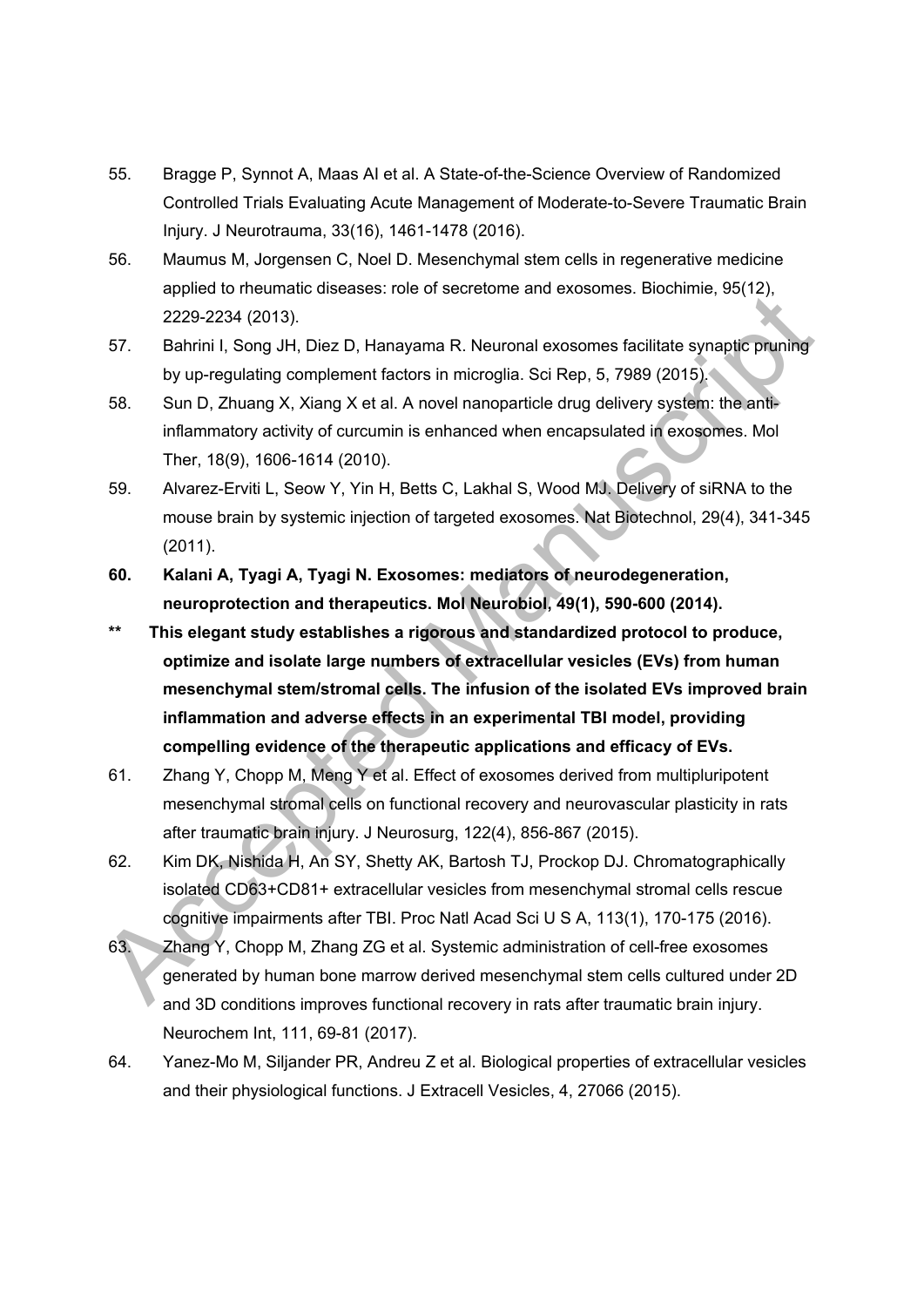- 65. Keller S, Ridinger J, Rupp AK, Janssen JW, Altevogt P. Body fluid derived exosomes as a novel template for clinical diagnostics. J Transl Med, 9, 86 (2011).
- 66. Thery C, Amigorena S, Raposo G, Clayton A. Isolation and characterization of exosomes from cell culture supernatants and biological fluids. Curr Protoc Cell Biol, Chapter 3, Unit 3 22 (2006).
- 67. Momen-Heravi F, Balaj L, Alian S et al. Current methods for the isolation of extracellular vesicles. Biol Chem, 394(10), 1253-1262 (2013).
- 68. Yuana Y, Bertina RM, Osanto S. Pre-analytical and analytical issues in the analysis of blood microparticles. Thromb Haemost, 105(3), 396-408 (2011).
- 69. Porro C, Trotta T, Panaro MA. Microvesicles in the brain: Biomarker, messenger or mediator? J Neuroimmunol, 288, 70-78 (2015).

Francisco, Manuscript, Data Setal, Current methods for the isolation of extracellular<br>vesicles. Biol Chem, 394(10), 1253-1262 (2013).<br>Accepted Manuscriptic and analytical issues in the analysis of<br>blood microparticles. Thr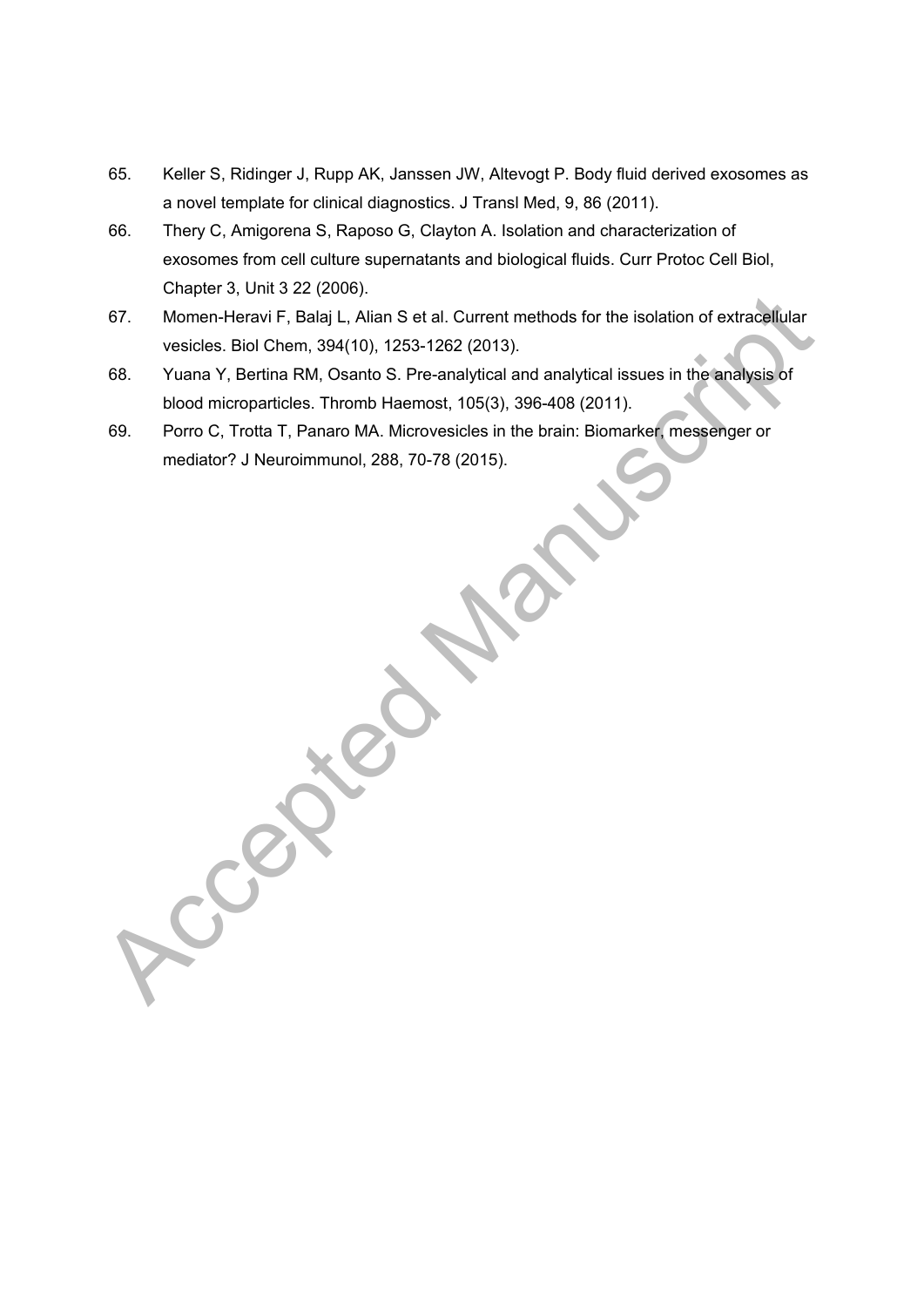| Table 1. Extracellular Vesicles as biomarkers of TBI: studies and findings |                                                                                                                    |            |                                                                                                                          |                                                                                                                                          |                                                                            |                                                                                                           |                                                                                                               |                                                                |  |
|----------------------------------------------------------------------------|--------------------------------------------------------------------------------------------------------------------|------------|--------------------------------------------------------------------------------------------------------------------------|------------------------------------------------------------------------------------------------------------------------------------------|----------------------------------------------------------------------------|-----------------------------------------------------------------------------------------------------------|---------------------------------------------------------------------------------------------------------------|----------------------------------------------------------------|--|
| <b>Study</b>                                                               | Type of<br><b>Study</b>                                                                                            | <b>EV</b>  | Content/<br>Cargoes                                                                                                      | <b>Mechanisms</b>                                                                                                                        | Origin                                                                     | <b>Findings</b>                                                                                           | <b>Isolation method</b>                                                                                       | Identification/<br>Characterizatio<br>n method                 |  |
|                                                                            | <b>TBI</b>                                                                                                         |            |                                                                                                                          |                                                                                                                                          |                                                                            |                                                                                                           |                                                                                                               |                                                                |  |
| Nekludov<br>et al.<br>$(2014)$ [26]                                        | In vivo-<br><b>Humans</b><br>(Severe TBI<br>patients)                                                              | <b>MPs</b> | Tissue factor<br>$(TF)$ and P-<br>selectin                                                                               | Changes in MP<br>pattern likely<br>reflect damage of<br>ECs of brain<br>vessels                                                          | Endothelial<br>-, platelet-,<br>and<br>leukocyte-<br>derived<br><b>MPs</b> | MPs were increased after TBI<br>with and altered pattern                                                  | Serial<br>centrifugation -<br>2000× g for 20 min<br>at RT and<br>13,000 $\times$ g for<br>2min at RT          | Flow cytometry                                                 |  |
| Andrew et<br>al. (2016)<br>$[27]$                                          | In vitro -<br>Human adult<br>brain<br>microvascular<br>endothelial<br>cells (BMVEC)<br>In vivo -<br>Animals (Mice) | <b>MPs</b> | <b>Tight junction</b><br>proteins<br>(TJPs)                                                                              | MPs reflect<br>damage of ECs<br>of brain vessels<br>and cerebral<br>vascular<br>remodeling<br>following TBI                              | <b>Brain</b><br>endothelial-<br>derived<br><b>MPs</b>                      | Brain endothelium responds<br>to mechanical injury by<br>producing extracellular MPs                      | Exoquick system                                                                                               | Flow cytometry,<br>Electron<br>microscopy,<br>Western blotting |  |
| Nekludov<br>et al.<br>$(2017)$ [33]                                        | In vivo-<br>Humans<br>(Severe TBI<br>patients)                                                                     | <b>MPs</b> | Glial fibrillary<br>acidic<br>protein<br>(GFAP),<br>neuron-<br>specific<br>enolase (NSE)<br>and<br>aquaporin-4<br>(AQP4) | MPs may reflect<br>brain damage or<br>be involved in<br>TRI<br>pathophysiology<br>(e.g. controlling<br>the generation of<br>brain edema) | Neuronal-,<br>glial-<br>derived<br><b>MPs</b>                              | Patients with severe isolated<br>TBI have increased<br>concentrations of circulating<br>brain-derived MPs | Serial<br>centrifugation -<br>$2000 \times g$ for 20<br>min at RT and<br>13,000 $\times$ g for 2<br>min at RT | Flow cytometry                                                 |  |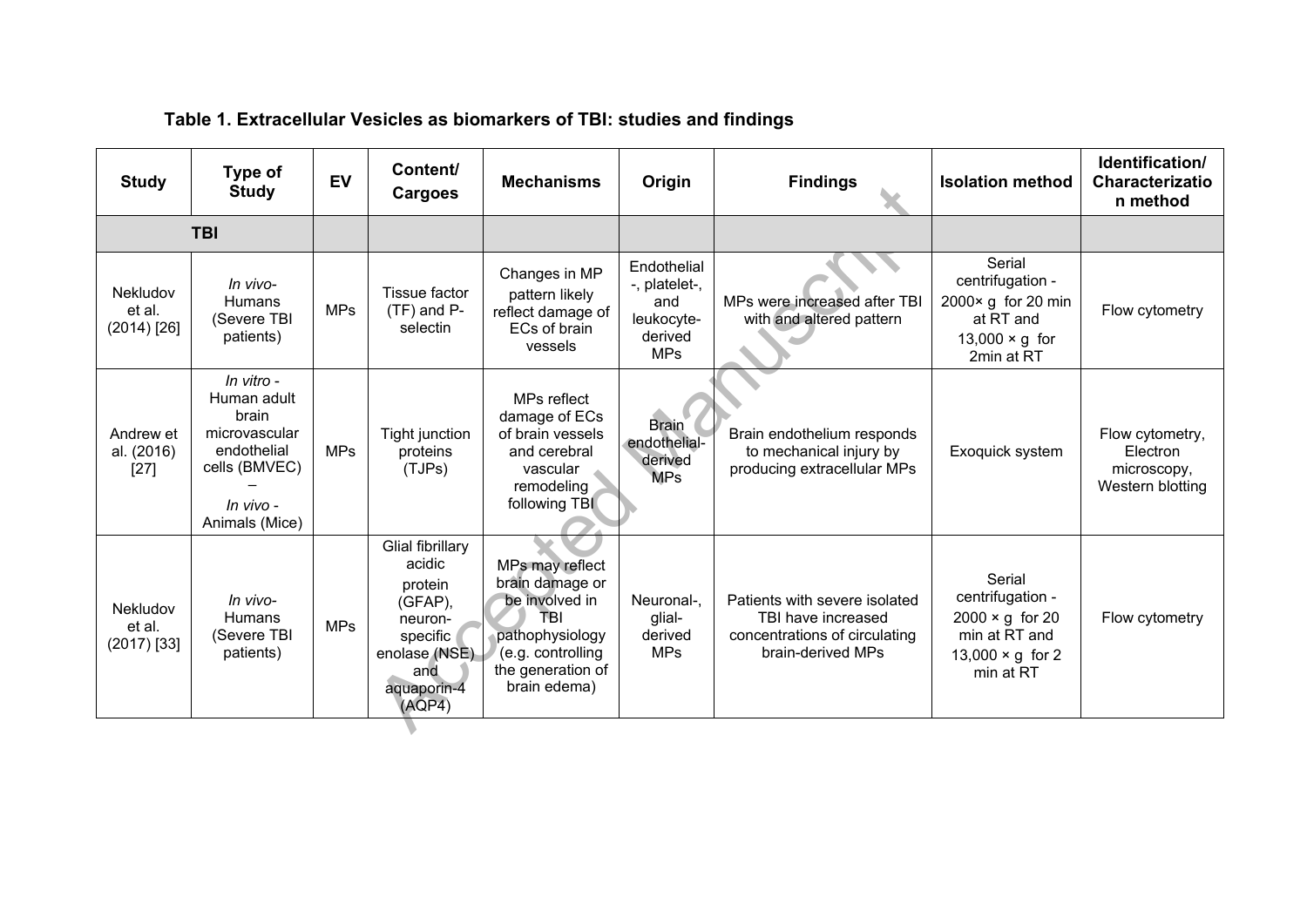| Patz et al.<br>$(2013)$ [34]        | In vivo -<br><b>Humans</b><br>(Severe TBI<br>patients) and -<br>In vitro | <b>MPs</b> | 81 mature<br>miRNA<br>$(e.g. miR-9)$<br>and $miR-451$ )                                                                     | CNS damage -<br>Transfer of<br>genetic material<br>from CSF MPs to<br>recipient cells | <b>NR</b>                                        | MPs were increased in CSF<br>after TBI and contained<br>distinct genetic information<br>which trigger regulation of<br>neuronal processes and the<br>adaptive response to injury                                                                                                                     | Serial<br>centrifugation and<br>filtration -<br>400g for 5min<br>Ultracentrifugation<br>170,000 $\times$ g for 40<br>min at 4°C       | Flow cytometry<br>Electron<br>microscopy,<br>PCR,<br>Western blotting |
|-------------------------------------|--------------------------------------------------------------------------|------------|-----------------------------------------------------------------------------------------------------------------------------|---------------------------------------------------------------------------------------|--------------------------------------------------|------------------------------------------------------------------------------------------------------------------------------------------------------------------------------------------------------------------------------------------------------------------------------------------------------|---------------------------------------------------------------------------------------------------------------------------------------|-----------------------------------------------------------------------|
| Harrison et<br>al. (2016)<br>$[36]$ | In vivo-<br>Animals (Mice)                                               | EVs        | miRNA<br>$(miR-21, miR-$<br>146, miR-7a,<br>and miR-7b)                                                                     | Mediate neuron-<br>glia signaling                                                     | $Brain -$<br>Possibly<br>neuronal<br>origin      | Increased expression of miR-<br>21, miR-146, miR-7a, and<br>miR-7b in EVs and decreased<br>expression of miR-212 in the<br>inured mice brain                                                                                                                                                         | Serial<br>centrifugation -<br>100,000 $\times$ g for 60<br>min at $4^{\circ}$ C,<br>100,000 $\times$ g for 60<br>min at $4^{\circ}$ C | Electron<br>microscopy,<br>miRNA<br>sequencing                        |
| Coagulopathy                        |                                                                          |            |                                                                                                                             |                                                                                       |                                                  |                                                                                                                                                                                                                                                                                                      |                                                                                                                                       |                                                                       |
| Morel et al.<br>$(2008)$ [41]       | $In$ vivo $-$<br><b>Humans</b><br>(Severe TBI<br>patients)               | <b>MPs</b> | Procoagulant<br>$MPs -$<br>enriched in<br>procoagulant<br>aminophospho<br>lipids like<br>phosphatidylseri<br>ne (PS) and TF | Link with vascular<br>damage and<br>platelet and<br>endothelial<br>activation         | Platelet<br>Endothelial<br>derived<br><b>MPs</b> | Elevated levels of<br>procoagulant MPs in CSF<br>and blood up to 10 days post-<br>severe TBI -<br>Association between MPs<br>and development of DIC and<br>poor clinical outcome after<br>TBI                                                                                                        | Serial<br>centrifugation                                                                                                              | <b>ELISA</b>                                                          |
| Midura et<br>al. (2015)<br>$[40]$   | In vivo-<br>Animals (Mice)                                               | <b>MPs</b> | <b>NR</b>                                                                                                                   | Triggered by the<br>injury                                                            | Platelet-<br>derived<br><b>MPs</b>               | Altered MP populations at<br>24h after injury, with s a<br>decline in circulating total MP<br>numbers and a significantly<br>increased proportion of<br>PMPs, likely contributing to<br>the altered platelet role in<br>coagulation and to the<br>development of a post-TBI<br>hypercoagulable state | Centrifugation<br>$25,000 \times g$ for 30<br>min                                                                                     | Nanoparticle<br><b>Tracking Analysis</b>                              |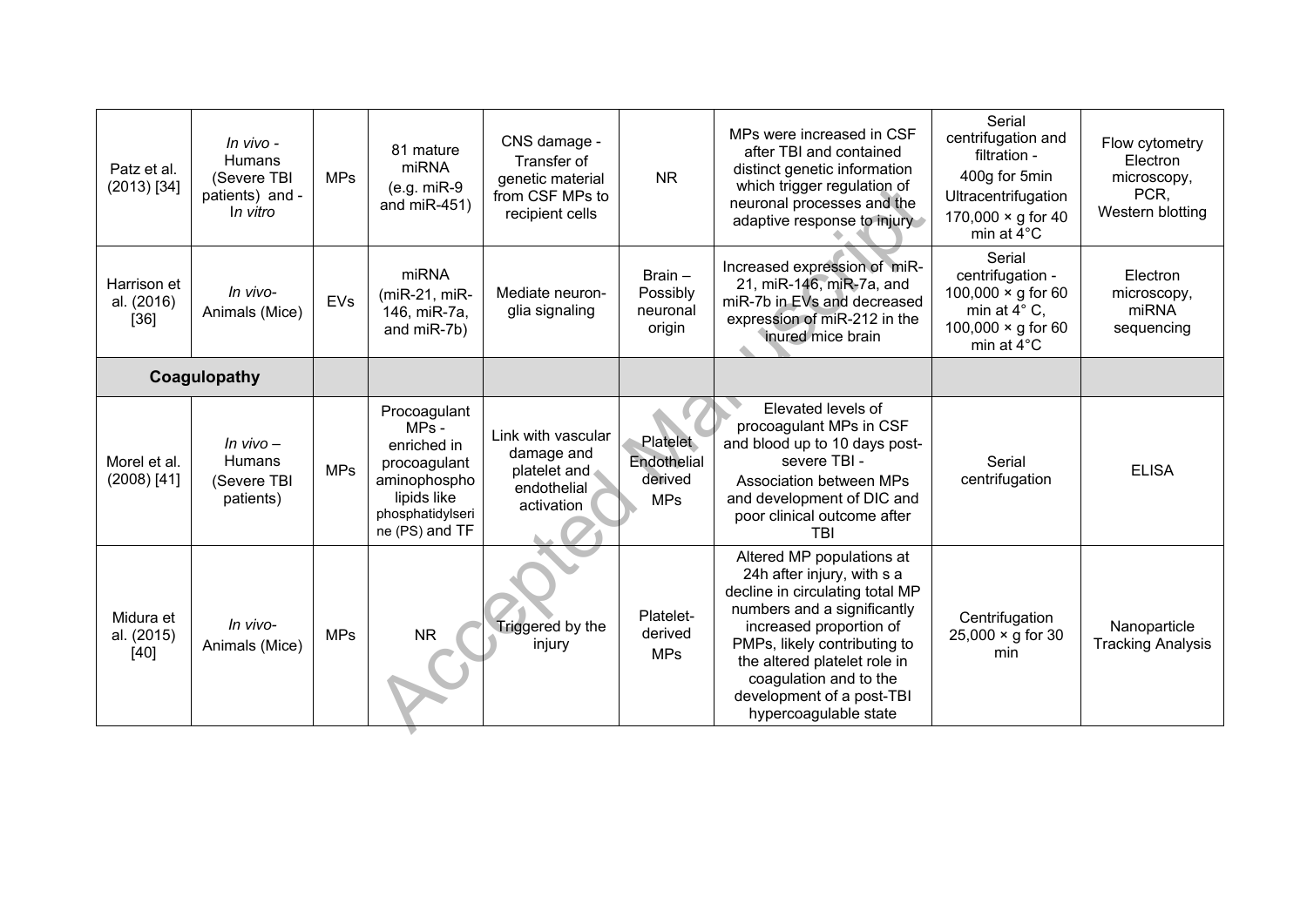| Tian et al.<br>$(2015)$ [38]     | In vivo-<br>Animals (Mice)<br>In vitro      | <b>MPs</b>   | Procoagulant<br>$MPs -$<br>enriched in<br>procoagulant<br>aminophospho<br>lipids like<br>phosphatidylseri<br>ne (PS) and TF | Produced from<br>activated or<br>inured cells to<br>promote<br>coagulation         | Brain-<br>derived<br><b>MPs</b><br>(BDMPs) -<br>neurons<br>and glial                              | Release of procoagulant<br>BDMPs into the circulation<br>following TBI promotes<br>intravascular coagulation and<br>platelet activation. BDMPs<br>may serve as a therapeutic<br>target and predictive marker<br>of TBI-associated<br>coagulopathy                                                                    | <b>NR</b>                                                                                                                    | Modified flow<br>cytometry-based<br>method                                                                                          |
|----------------------------------|---------------------------------------------|--------------|-----------------------------------------------------------------------------------------------------------------------------|------------------------------------------------------------------------------------|---------------------------------------------------------------------------------------------------|----------------------------------------------------------------------------------------------------------------------------------------------------------------------------------------------------------------------------------------------------------------------------------------------------------------------|------------------------------------------------------------------------------------------------------------------------------|-------------------------------------------------------------------------------------------------------------------------------------|
| Zhou et al.<br>$(2017)$ [39]     | In vivo -<br>Animals (Mice)<br>In vitro     | <b>MVs</b>   | Phosphatidyls<br>erine (PS) on<br>membrane<br>vesicles and<br>cardiolipin<br>$(CL)$ on<br>mtMVs                             | Produced from<br>activated or<br>inured cells to<br>promote<br>coagulation         | Brain-<br>derived<br><b>MVs</b><br>(BDMVs) -<br>Membrane-<br>embedded<br>mitochondri<br>a (mtMVs) | Lactadherin by enhancing<br>clearance of circulating<br>procoagulant MVs prevents<br>TBI-induced coagulopathy,<br>reduces cerebral edema,<br>improves neurological<br>function, and increases<br>survival                                                                                                            | <b>NR</b>                                                                                                                    | Flow cytometry -<br>mtMVs were<br>detected by the<br>mitochondrial dye<br>MitoTracker®<br>Green                                     |
| <b>Inflammation</b>              |                                             |              |                                                                                                                             |                                                                                    |                                                                                                   |                                                                                                                                                                                                                                                                                                                      |                                                                                                                              |                                                                                                                                     |
| Kumar et<br>al. (2017)<br>$[52]$ | In vivo-<br>Animals (Mice)                  | <b>MPs</b>   | Pro-<br>inflammatory<br>mediators,<br>interleukin-1 $\beta$<br>and<br>microRNA-155                                          | Neuroinflammatio                                                                   | Microglial                                                                                        | Microglial-derived MPs<br>contribute to the<br>development and<br>dissemination of<br>neuroinflammation after TBI<br>by activating microglia and<br>stimulating systemic immune<br>responses                                                                                                                         | Ultracentrifugation<br>100,000 $\times$ g for 60<br>min at 4 °C                                                              | Flow cytometry                                                                                                                      |
| Huang et<br>al. (2018)<br>$[17]$ | In vitro $-$<br>In vivo -<br>Animals (Mice) | Exos<br>omes | microRNA-155                                                                                                                | Inhibition of<br>neuronal<br>inflammation and<br>promotion of<br>neurite outgrowth | Microglial                                                                                        | Levels of miR-124-3p in<br>microglial exosomes increase<br>from acute to chronic phase<br>of TBI / miR-124-3p transfer<br>in microglia by exosomes<br>inhibits neuronal inflammation<br>and promote neurite<br>outgrowth in vitro, while<br>improves neurologic outcome<br>and inhibits<br>neuroinflammation in vivo | Serial<br>centrifugation -<br>100,000 $\times$ g for 60<br>min at $4^{\circ}$ C,<br>100,000 $\times$ g for 60<br>min at 4° C | Electron<br>microscopy<br>Nano Particle<br>Tracking,<br>Zeta Potential<br>Distribution<br>Analyzer,<br>miRNA microarray<br>analysis |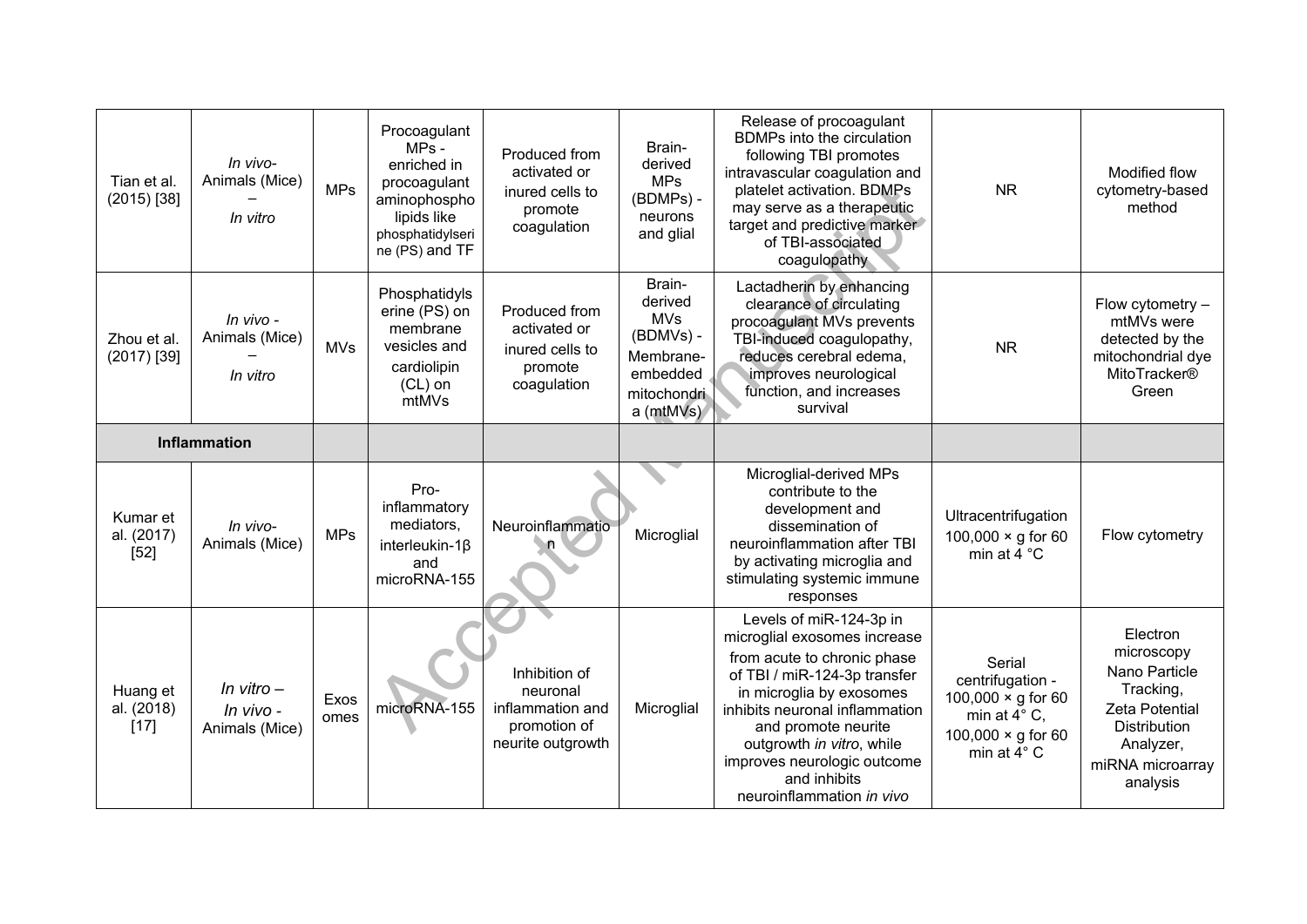| De Rivero<br>Vaccari<br>et al.<br>$(2015)$ [53] | In vivo -<br><b>Humans</b><br>(Severe TBI<br>patients)<br>In vitro $-$ | Exos<br>omes | NLRP1<br>inflammasome<br>proteins                                                                        | Pro-inflammatory                                                                                       | <b>NR</b>                                                                          | Increased inflammasome<br>protein expression in<br>exosomes derived from CSF<br>of TBI subjects - Exosomes<br>derived from neurons deliver<br>short-interfering RNA (siRNA)<br>into the CNS to decrease<br>inflammasome activation                                        | <b>ExoQuick</b> | Western blot                                                                                                                                                 |
|-------------------------------------------------|------------------------------------------------------------------------|--------------|----------------------------------------------------------------------------------------------------------|--------------------------------------------------------------------------------------------------------|------------------------------------------------------------------------------------|---------------------------------------------------------------------------------------------------------------------------------------------------------------------------------------------------------------------------------------------------------------------------|-----------------|--------------------------------------------------------------------------------------------------------------------------------------------------------------|
|                                                 | <b>Treatment</b>                                                       |              |                                                                                                          |                                                                                                        |                                                                                    |                                                                                                                                                                                                                                                                           |                 |                                                                                                                                                              |
| Zhang<br>et al.<br>$(2015)$ [61]                | In vivo-<br>Animals (Rats)                                             | Exos<br>omes | <b>NR</b>                                                                                                | Promoting<br>functional<br>recovery and<br>neurovascular<br>remodeling                                 | Rat<br>multipotent<br>mesenchy<br>mal stromal<br>cells<br>(MSCs)                   | Cell-free exosomes<br>generated from MSCs<br>promotes cognitive and<br>sensorimotor functional<br>recovery by stimulating<br>angiogenesis and<br>neurogenesis and by<br>reducing neuroinflammation                                                                        | <b>ExoQuick</b> | qNano<br>nanoporebased<br>exosome<br>detection system,<br>Transmission<br>electron<br>microscopy,<br>Western blot,<br>Confocal<br>fluorescence<br>microscopy |
| Kim<br>et al.<br>$(2016)$ [62]                  | In vivo-<br>Animals (Mice)                                             | EVs          | TSG-6<br>(However,<br>anti-<br>inflammation<br>effects are<br>also likely due<br>to other<br>components) | Reducing<br>inflammation                                                                               | Human<br>mesenchy<br>mal<br>stem/strom<br>al cells<br>(hMSCs)                      | Administration of isolated EVs<br>from preselected MSCs<br>decreases levels of IL-1 $\beta$ in a<br>dose-dependent manner, and<br>rescues pattern separation<br>and spatial learning<br>impairments in TBI mice                                                           | Chromatography  | ELISA,<br>Nanoparticle<br>tracking analysis                                                                                                                  |
| Zhang et<br>al. (2017)<br>[63]                  | In vivo-<br>Animals (Rats)                                             | Exos<br>omes | <b>NR</b>                                                                                                | Promoting<br>endogenous<br>angiogenesis and<br>neurogenesis<br>while reducing<br>neuroinflammatio<br>n | Multipotent<br>human<br>bone<br>marrow<br>derived<br>mesenchy<br>mal stem<br>cells | Exosomes from hMSCs in 2D<br>or 3D cultures improves<br>functional recovery in rats<br>after TBI - MSCs cultured in<br>3D scaffolds produce higher<br>amount of exosomes with an<br>enhanced therapeutic effect<br>compared to 2D exosomes,<br>difference likely due to a | <b>ExoQuick</b> | Proteomic<br>analysis                                                                                                                                        |